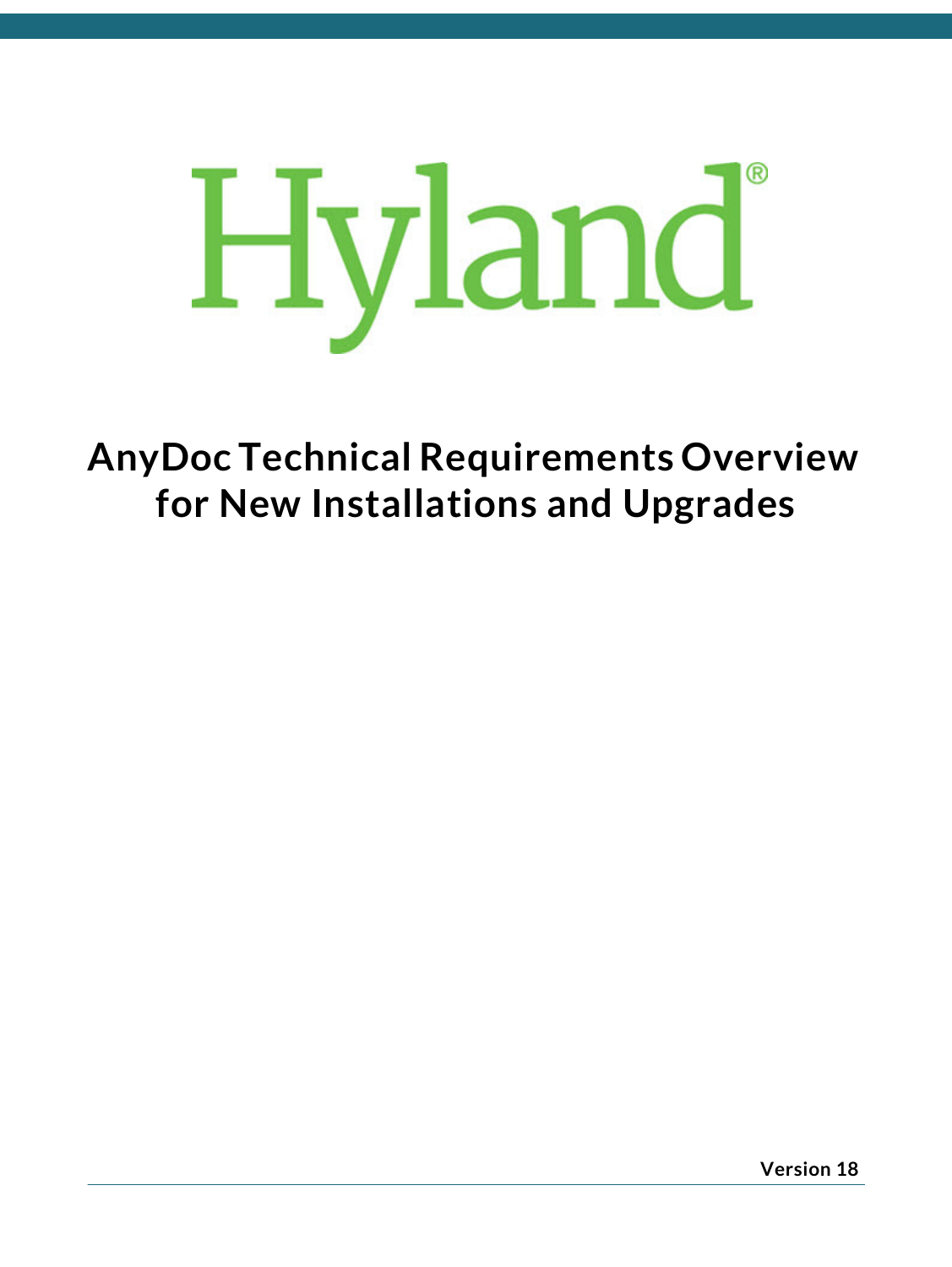### Copyright

Information in this document is subject to change without notice. The OnBase® software (the "Software") described in this document is furnished only under a separate license agreement and may be used or copied only according to the terms of such agreement. It is against the law to copy the Software except as specifically allowed in the license agreement. This document or accompanying materials contains certain information which is confidential information of Hyland Software, Inc. and which is subject to the confidentiality provisions agreed to by you.

All data, names, and formats used in this document's examples are fictitious unless noted otherwise. Complying with all applicable copyright laws is the responsibility of the user. Without limiting the rights under copyright law, no part of this document may be reproduced, stored in or introduced into a retrieval system, or transmitted in any form or by any means (electronic, mechanical, photocopying, recording, or otherwise), or for any purpose, without the express written permission of Hyland Software, Inc.

©2018 Hyland Software, Inc. All rights reserved.

Depending on the modules licensed, the OnBase<sup>®</sup> software may include software developed and copyrighted by third parties, including but not limited to the following:

A2iA CheckReader™ by A2iA Corp;

Adobe® PDF Library™ by Adobe Systems Incorporated;

dtSearch® Text Retrieval Engine by dtSearch Corp.;

software or other content adapted from Smart Client – Composite UI Application Block by Microsoft Corporation © 2005 Microsoft Corporation;

software or other content adapted from Microsoft patterns & practices ObjectBuilder © 2006 Microsoft Corporation;

Nuance™ OCR © 1994-2012 Nuance Communications;

portions of imaging code owned and copyrighted by Pegasus Imaging Corporation, Tampa, FL;

Imaging Technology copyrighted by Snowbound Software Corporation, Snowbound.com;

CD-R technology by Sonic Solutions, Inc.;

full-text indexing technology by Autonomy;

IDSMail © 2005 by Intuitive Data Solutions;

jLex Copyright 1996-2003 by Elliot Joel Berk and C. Scott Ananian;

Rumba by NetManage;

AutoVue by Oracle America, Inc.

Streaming Powered by Wowza Streaming software

All rights reserved.

Further information regarding third-party software included in OnBase can be found in the **About** box within the Software.

Hyland, Hyland Software®, and OnBase® are registered and/or unregistered trademarks of Hyland Software, Inc. in the United States and other countries. A2iA CheckReader™ is a trademark of A2iA Corporation.

Adobe® PDF Library™ is a trademark of Adobe Systems Incorporated.

All other trademarks, service marks, trade names and products of other companies are the property of their respective owners.

| Document NameAnyDoc Technical Requirements Overview for New Installations and Upgrades |  |
|----------------------------------------------------------------------------------------|--|
|                                                                                        |  |
|                                                                                        |  |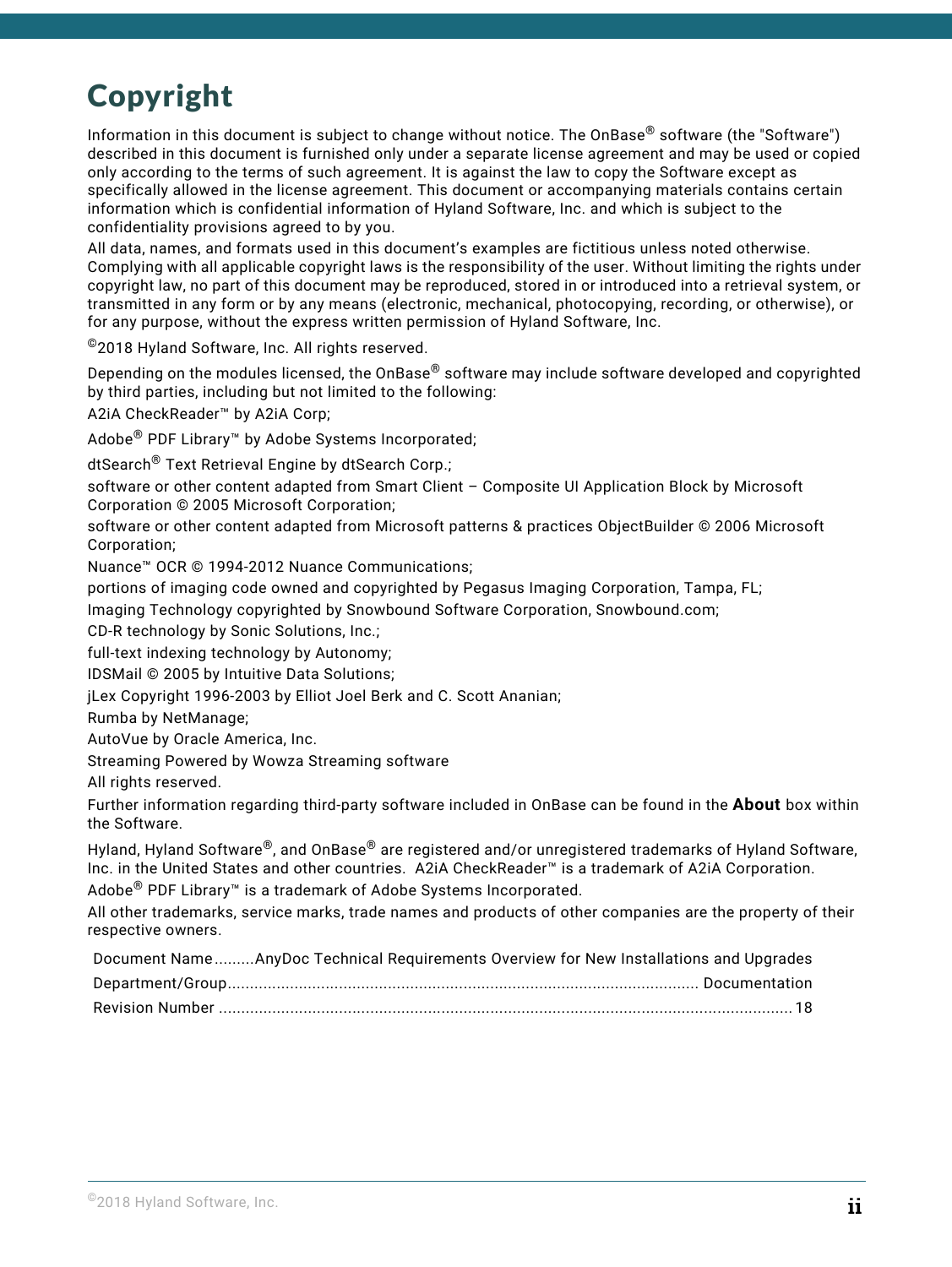# Join the **Hyland Community!**

The Hyland Community gives OnBase customers, partners, and employees a single place to connect online. It combines a powerful networking and conversation tool with vetted expert knowledge from dedicated contributors.

### Join today and:

#### Learn

Explore places like the Product Communitieschock-full of information about OnBase modules including when, where, why, and how to use them.



#### **Share**

Check out the forums to help out your fellow OnBasers by joining in on a conversation. Answer questions, pose new ones, and share experiences.



#### **Network**

Friend others in the Community, add posts and places to your Favorites, fill out your profile, and join groups to create and strengthen relationships.

Join at https://www.onbase.com/community

## Hyland Community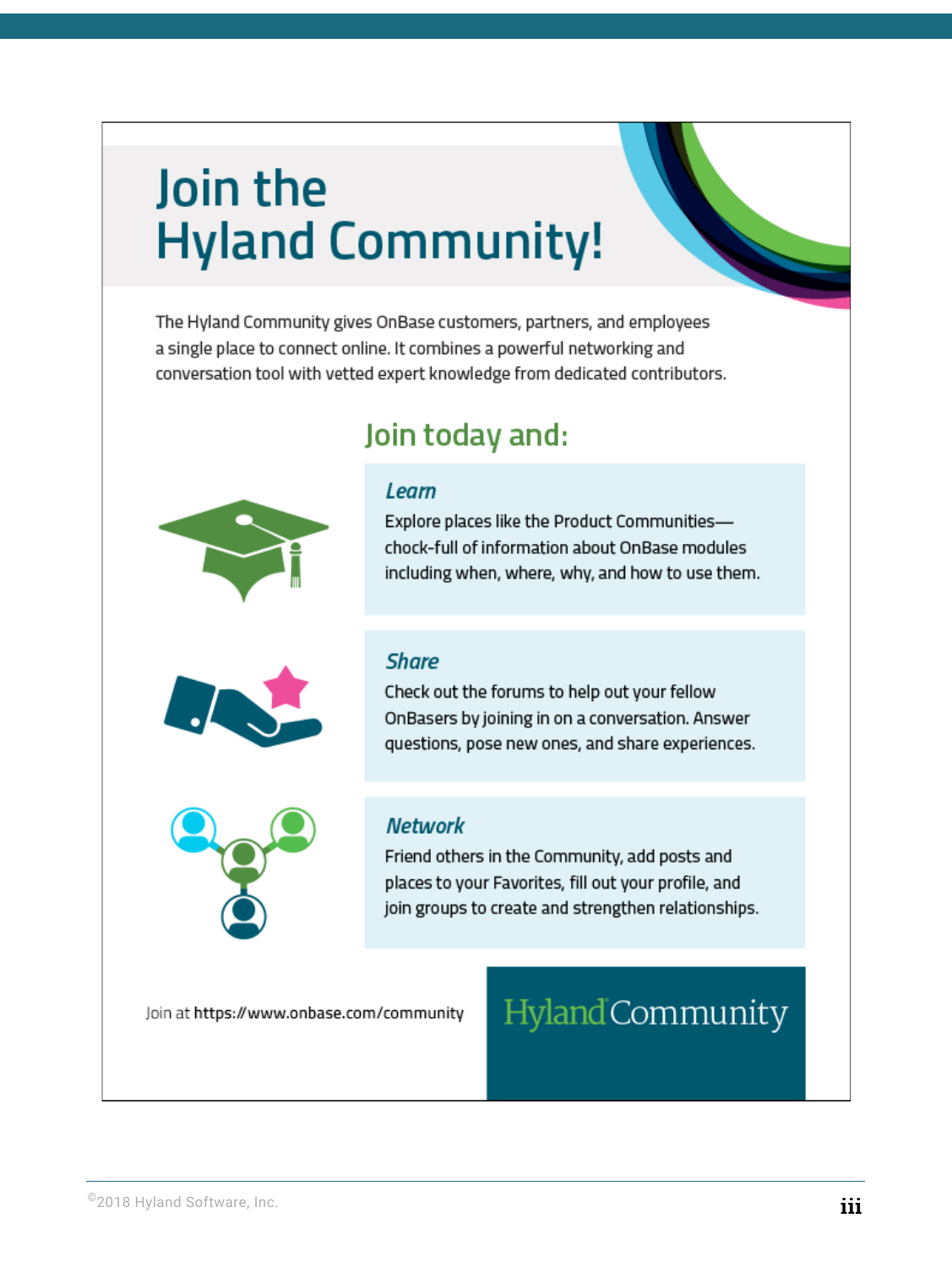### <span id="page-3-0"></span>Using the Module Reference Guide (MRG)

If you are unfamiliar with module reference guides (MRGs), please review the content below so that you can more quickly and efficiently locate the information you need.

The MRG is a PDF document containing all available instructions for a module. The content in this MRG is considered module-specific. You may be referred to another MRG if a referenced function is not specific to this module.

Each MRG typically includes the following chapters:

- **Exposure** Provides introductory information and license requirements.
- **Usage** Provides procedures for user-facing functionality.
- **Configuration** Provides procedures for configuration and system administration.
- **Installation** Provides system requirements and installation procedures.

You can open any chapter or section in the MRG by clicking its entry in the Table of Contents.

It is considered a best practice to read through an entire procedure before attempting to complete any of its steps. Pay close attention to notes, tips, and cautions, which can help you better understand the entire process and discover any prerequisites you may not have completed.

The MRGs use notes, tips, and cautions to draw your attention to additional information.

**Note:** A note provides supplemental information or highlights behavior you might not expect.

**Tip:** A tip describes extra, non-crucial information, such as a shortcut, reminder, or use for a feature you might not think of.

**Caution:** Cautions are designed to help protect the system from data loss or severe issues that may arise when an instruction is not followed properly.

**Cross-references** are links to related information or additional instructions you may need to complete a task. Click a cross-reference to navigate to the referenced section. To return to the page you were viewing before following a cross-reference, press **Alt** + **Left Arrow** until the desired page is displayed.

**Searching:** The following search instructions pertain to viewing an MRG in Adobe Reader or Adobe Acrobat. Some information may not apply to other PDF readers.

- **Basic search:** Press **Ctrl + F**. Enter the word or phrase you are looking for in the search box and press **Enter** to locate each instance.
- **Advanced search:** Press **Ctrl + Shift + F** to find all instances of a phrase in an MRG or folder. In the **Search** dialog box, enter the word or phrase you are looking for, and then select one of the following options:
	- **In the current document** Searches the document you are viewing.
	- **All PDF Documents in** Searches a selected folder or directory. If you are unsure of which MRG to search, try searching the folder where your MRGs are located to display all results for the word or phrase.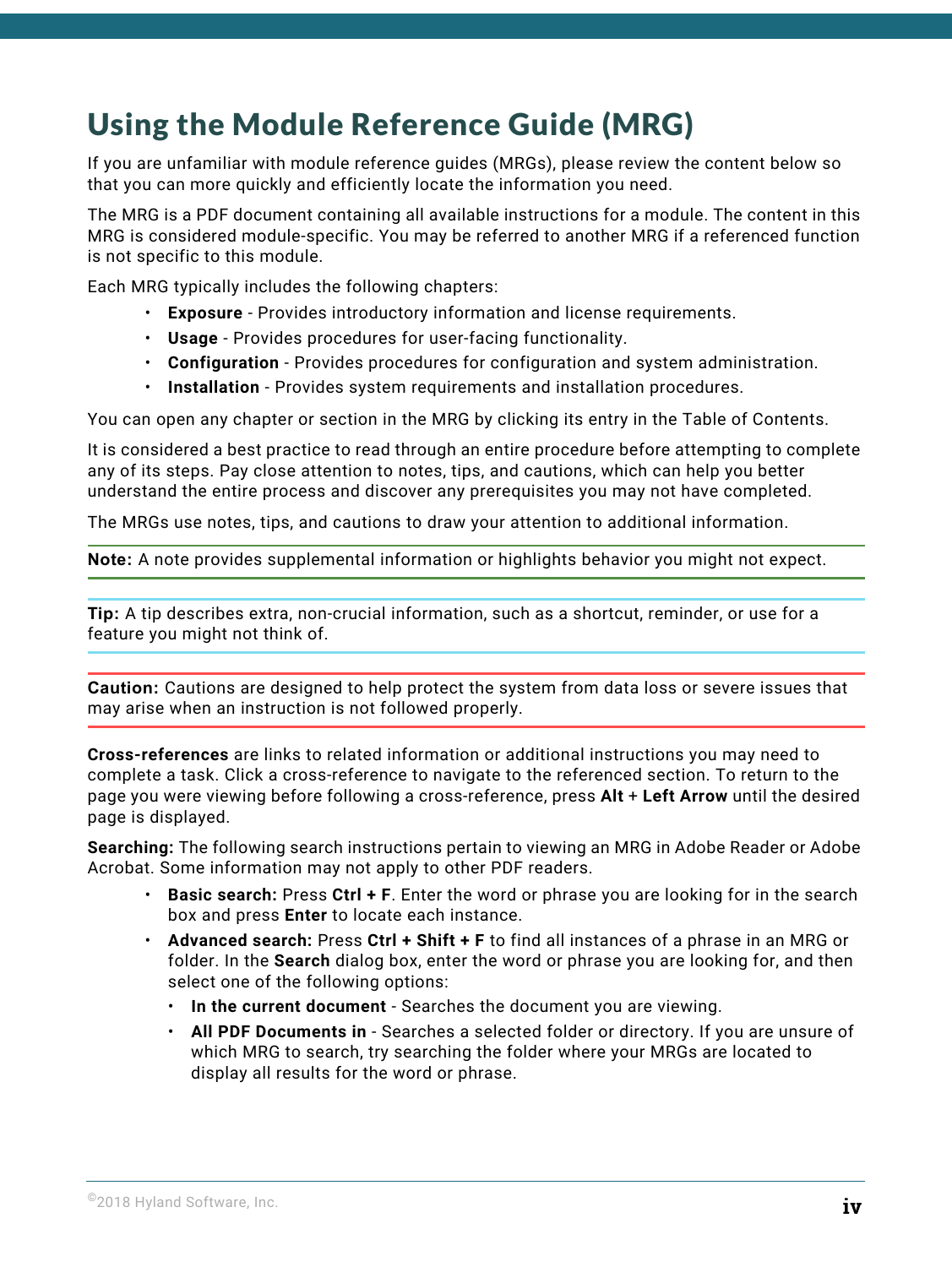| AnyDoc Technical Requirements Overview for New Installations and Upgrades |  |  |  |
|---------------------------------------------------------------------------|--|--|--|
|                                                                           |  |  |  |

**Table of Contents** 

|--|--|--|

### **ANYDOC EXECUTIVE SUMMARY**

### **ANYDOC 18 SUPPORT ITEMS OF NOTE**

### **ANYDOC 18 DATABASES**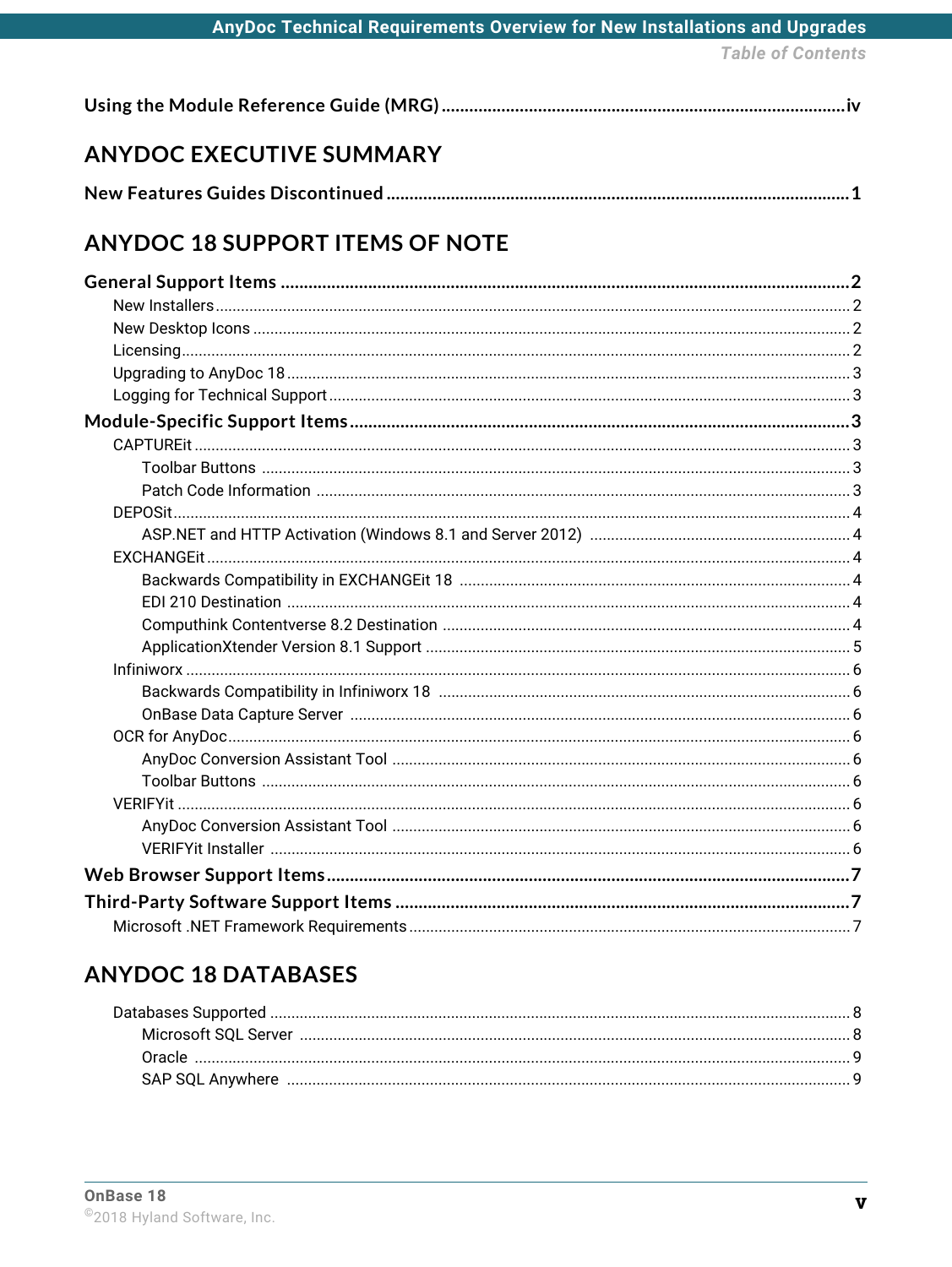**Table of Contents** 

| Database/File Servere |
|-----------------------|
|-----------------------|

#### **ANYDOC 18 OPERATING SYSTEMS**

#### **ANYDOC 18 WORKSTATION CLIENT HARDWARE REQUIREMENTS**

#### **ANYDOC 18 SERVER HARDWARE REQUIREMENTS**

#### **INTERNATIONAL SUPPORT FOR ANYDOC 18**

|--|

#### TECHNICAL SUPPORT AND UPGRADE INFORMATION FOR ANYDOC 18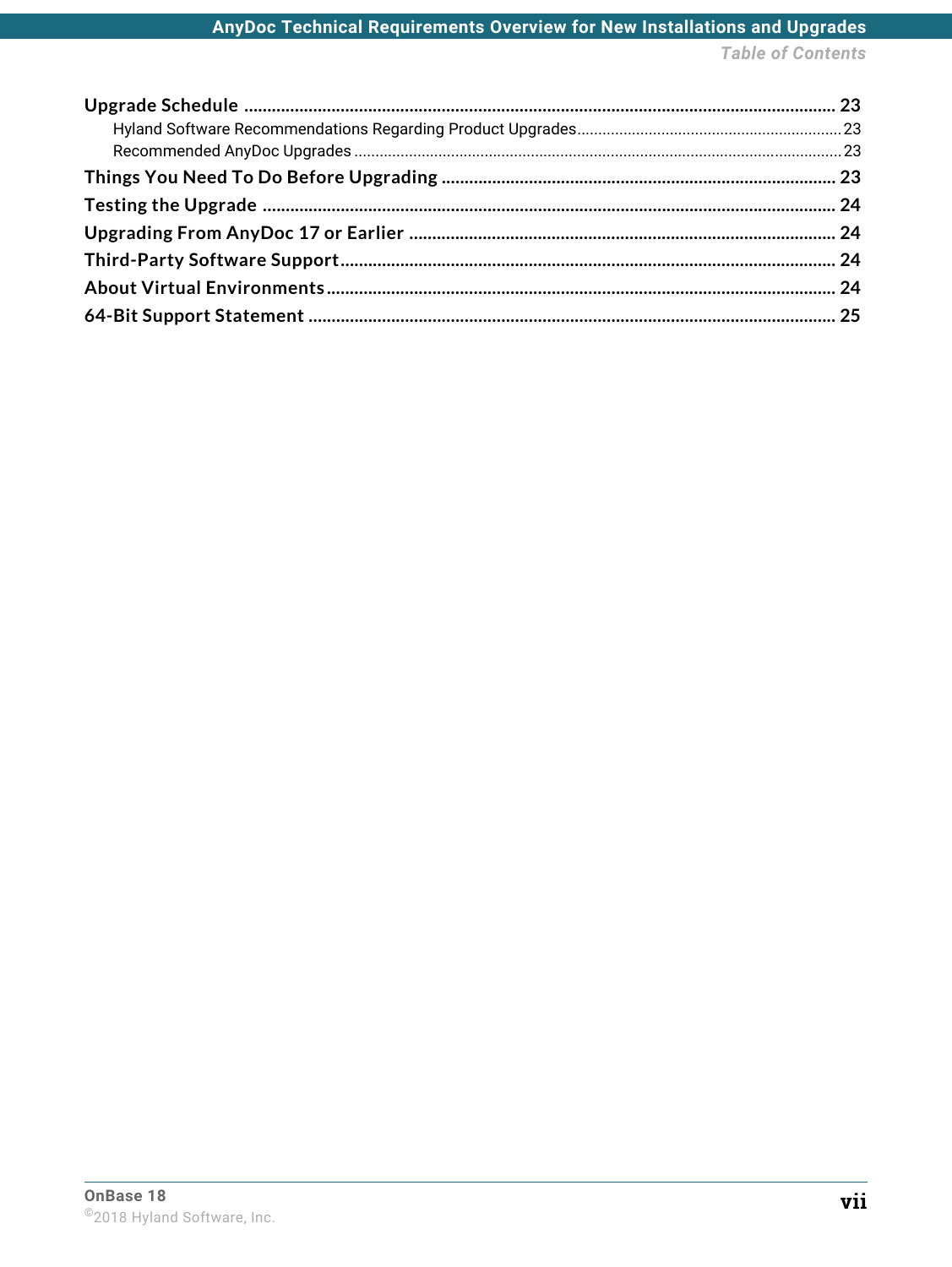<span id="page-7-0"></span>Hyland Software is pleased to announce the release of AnyDoc 18. AnyDoc 18 features enhanced functionality specifically developed to meet end users' business needs.

This document is offered as a companion guide to the general documentation of AnyDoc 18 in an effort to highlight technical requirements for AnyDoc 18, installation requirements for which we would like to provide additional visibility, and technical choices that need to be made for specific types of installations.

Unless otherwise noted, this document covers the requirements and support items that are accurate as of the day of the AnyDoc 18 release; post-release products and enhancements are not included. Announcements regarding post-release information will be made at the appropriate times through official channels (e.g., technical communication emails, the OnBase Community, etc.).

### <span id="page-7-1"></span>New Features Guides Discontinued

Some of the information in this document was previously provided in product-specific New Features Guides, which have been discontinued as of AnyDoc 15. The information previously available in the New Features Guides can now be found at the following locations:

- **Product Release Notes**: General notices regarding changes to the software, which were previously documented in the "Product Release Notes" section of the New Features Guides, are now included in this document in AnyDoc 17 Support Items of Note ([page 2](#page-8-5)).
- **New Features**: Detailed information regarding changes made to existing modules (including both new feature enhancements as well as bug fixes) can now be accessed through Release Notes reports. For more information, contact your first line of support.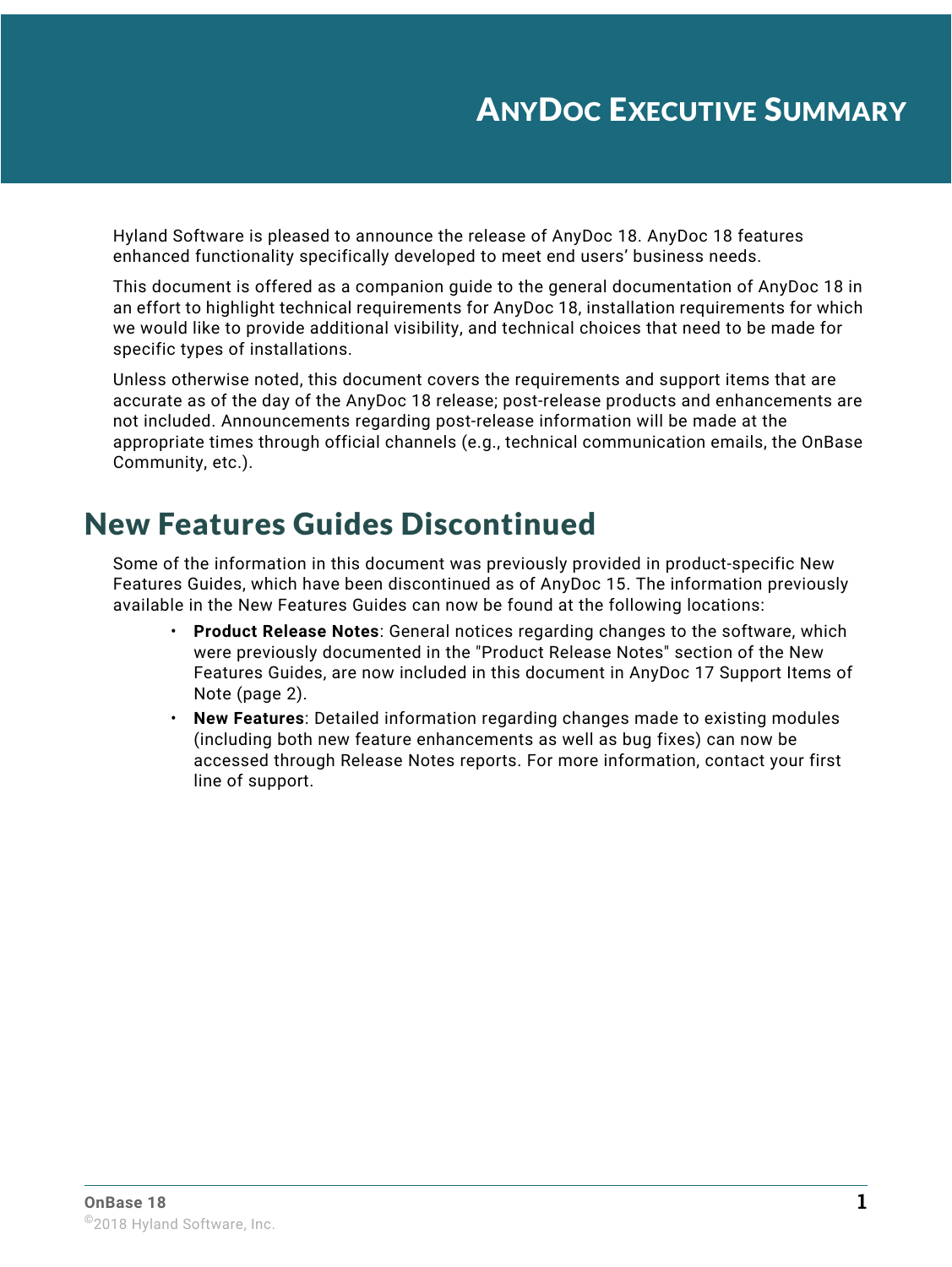### <span id="page-8-1"></span><span id="page-8-0"></span>General Support Items

<span id="page-8-5"></span>The following subsections contain important considerations that should be reviewed before installing or upgrading to AnyDoc 18. These considerations could potentially impact several different modules in your AnyDoc solution.

#### <span id="page-8-2"></span>New Installers

AnyDoc 18 products use new installer executables, which provide a more streamlined installation process. For more information on running the installers, see the module reference guides for your products.

### <span id="page-8-3"></span>New Desktop Icons

AnyDoc 18 applications feature updated desktop icons that are consistent with the look and feel of the OnBase product suite. Shortcuts to all AnyDoc applications are now located in the **Start** menu at **Start | All Programs | Hyland**.

In a few cases, the names of the shortcuts on the desktop or in the **Start** menu have changed slightly:

| Version 13 and earlier               | <b>Version 16 and Later</b>           |
|--------------------------------------|---------------------------------------|
| Infiniworx Database<br>Management    | Infiniworx Database Upgrade<br>Wizard |
| <b>License Configuration Utility</b> | <b>Client License Utility</b>         |

### <span id="page-8-4"></span>Licensing

As of AnyDoc 18, licensing for individual products can be configured using dedicated shortcuts in the **Start** menu at **Start | All Programs | Hyland | Licensing**. Each shortcut opens the Hyland AnyDoc Licensing Configuration Wizard for that product. Licensing can still be configured by adding the **-k** switch to the application's desktop shortcut, but the new dedicated shortcuts in the **Start** menu offer a more convenient option.

The Hyland AnyDoc Licensing Configuration Wizard in version 18 offers software-based licensing as well as hardware key licensing.

For more information on configuring licensing for your AnyDoc solution, see the product's module reference guide or contact your first line of support.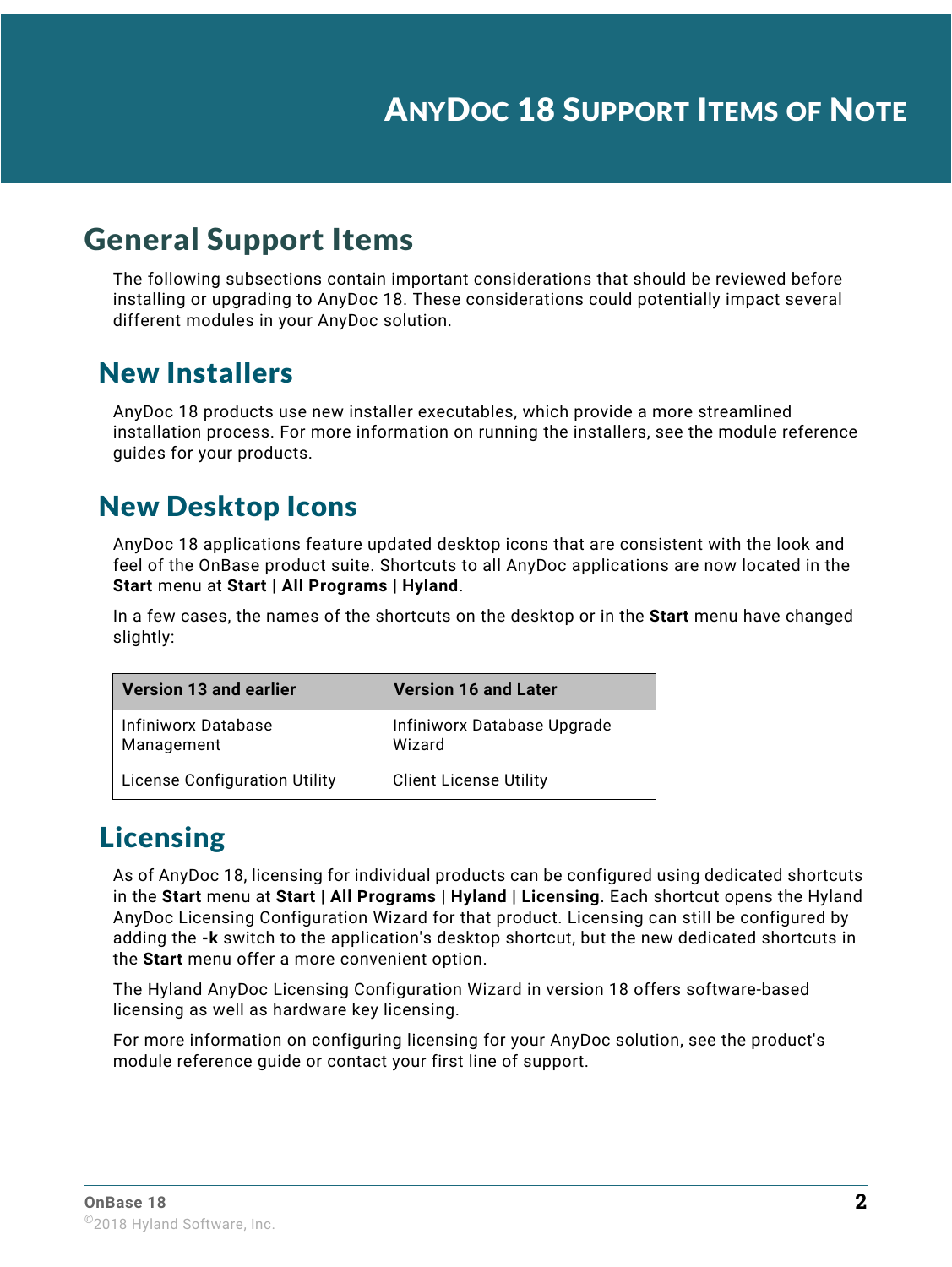### <span id="page-9-0"></span>Upgrading to AnyDoc 18

To upgrade to version 18 from version 17 or earlier of any AnyDoc product, you must first manually uninstall the earlier version before installing the later version.

In addition, in version 18, installed applications are now located in the folder at **C:\Program Files\Hyland** for 32-bit environments or **C:\Program Files (x86)\Hyland** for 64-bit environments. Configuration files are still located under **C:\ProgramData\AnyDoc**.

For more information, see the product's module reference guide or contact your first line of support.

**Note:** Before upgrading to AnyDoc 18, you must ensure that you use the AnyDoc Conversion Assistant tool to convert your controls paths from flat files to the Anydoc database. Modules affected by this change contain information on how to use the Conversion Assistant tool to convert your files.

### <span id="page-9-1"></span>Logging for Technical Support

As of AnyDoc 18, error logging for technical support purposes is automatically performed in all products. It is no longer necessary to turn logging on or off.

One log file is compiled per day. Unlike logging in previous versions, opening and closing the application no longer creates a log file just for that session.

Log files are now saved in a central location for all AnyDoc products, instead of in disparate locations per product. The new log file location is **C:\ProgramData\AnyDoc\Logs**.

### <span id="page-9-2"></span>Module-Specific Support Items

The following subsections contain important considerations that should be reviewed before installing or upgrading to AnyDoc 18. These considerations are presented on a module-bymodule basis. Ensure that you review the sections pertaining to the modules currently in your AnyDoc solution. In many cases, the module's documentation will contain further information on these support items.

### <span id="page-9-3"></span>**CAPTURFit**

#### <span id="page-9-4"></span>**Toolbar Buttons**

Toolbar buttons and phase icons in OCR for AnyDoc and CAPTUREit have been redesigned with a clean and clear look.

#### <span id="page-9-5"></span>**Patch Code Information**

Users can now configure the columns in the CAPTUREit Workflow Manager to display information regarding the number and type of patch code pages scanned in a batch.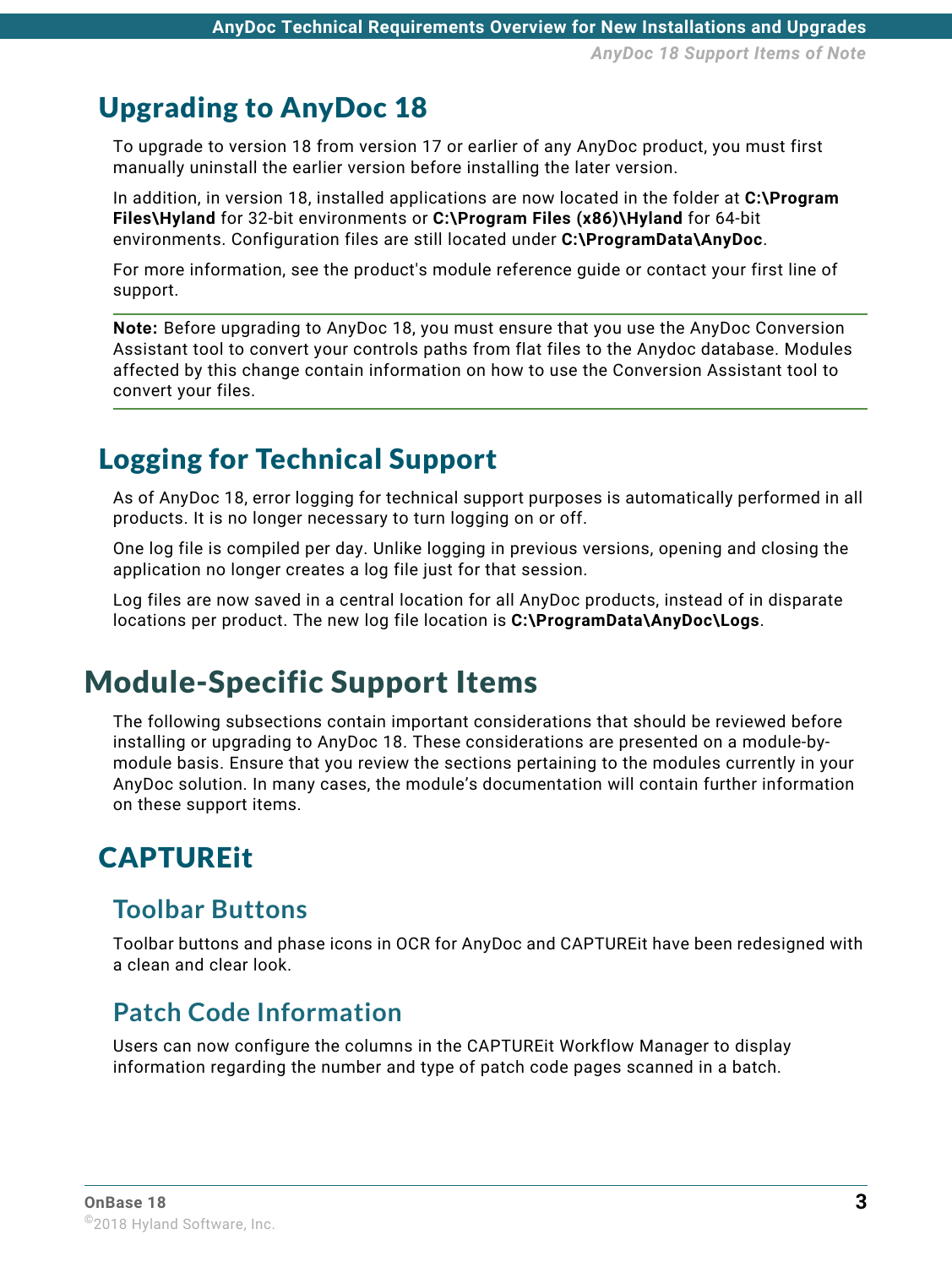### <span id="page-10-0"></span>**DEPOSit**

### <span id="page-10-1"></span>**ASP.NET and HTTP Activation (Windows 8.1 and Server 2012)**

Users running Windows 8.1 or Windows Server 2012 must manually enable ASP.NET and HTTP Activation before installing DEPOSit. For users running other versions of Windows, these components are automatically registered by the DEPOSit installer.

### <span id="page-10-2"></span>**EXCHANGEit**

#### <span id="page-10-3"></span>**Backwards Compatibility in EXCHANGEit 18**

Version 18 of EXCHANGEit can open job files (\*.xjb) created in a previous version of EXCHANGEit. However, job files created or saved in version 18 can only be opened in version 18 or later. This included job files created in a previous version of EXCHANGEit and then edited and saved in version 18.

### <span id="page-10-4"></span>**EDI 210 Destination**

As of EXCHANGEit 15, EDI 210 (Motor Carrier Freight Invoice) is now an option for an Electronic Data Interchange (EDI) Destination.

#### <span id="page-10-5"></span>**Computhink Contentverse 8.2 Destination**

Computhink Contentverse 8.2 can only be used as a destination in EXCHANGEit version 15 or later. Previous versions of EXCHANGEit can only use Computhink ViewWise 6.1 (the predecessor of Contentverse) as a destination.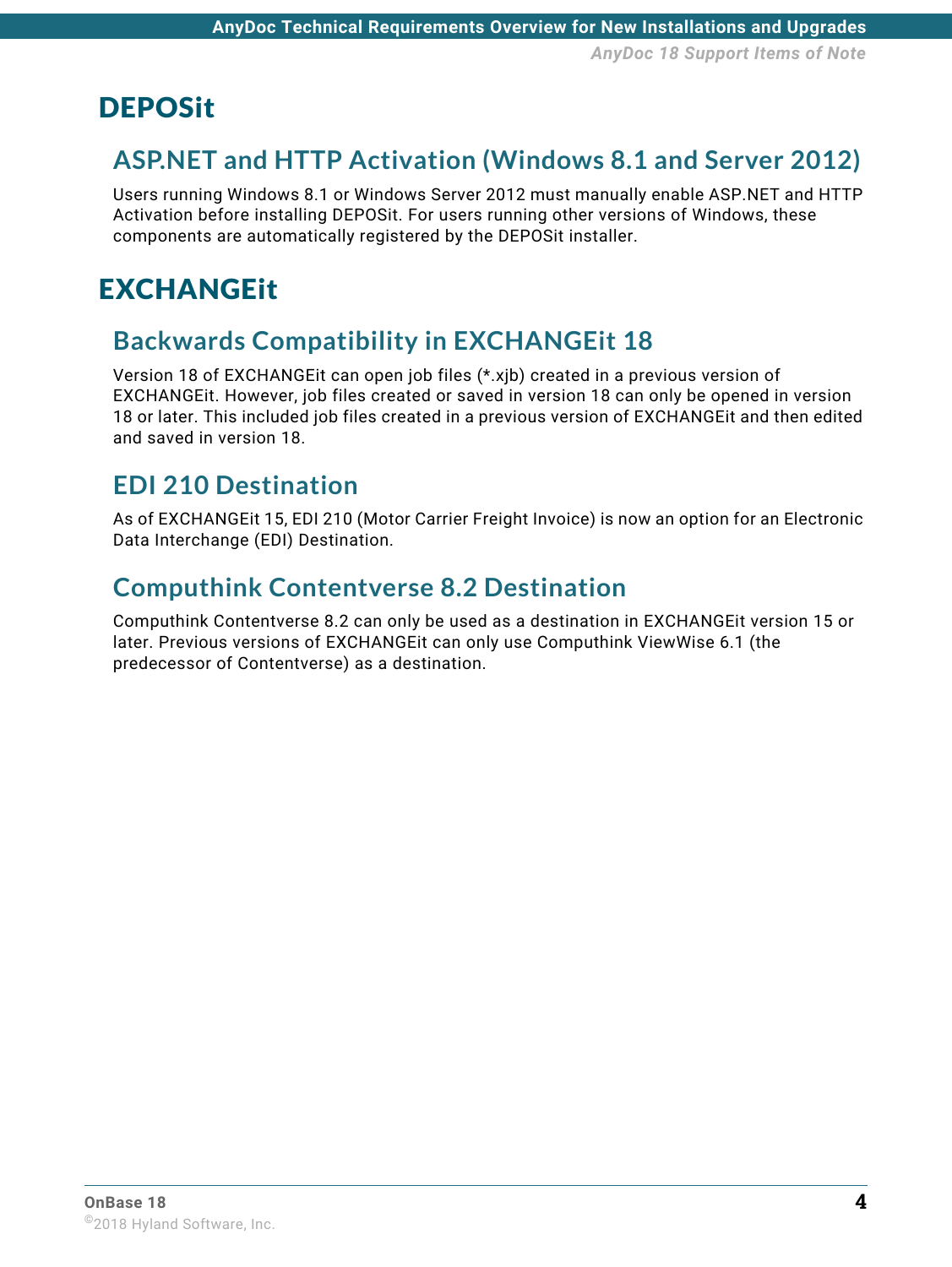*AnyDoc 18 Support Items of Note*

#### <span id="page-11-0"></span>**ApplicationXtender Version 8.1 Support**

EXCHANGEit now supports ApplicationXtender version 8.1 through the REST Web Service integration. There are now two ApplicationXtender integrations to choose from while configuring a destination: version 8 and up, and version 7 and below.

| Hyland / AnyDoc<br>C Hyland Onliane Connector<br>C AnyOoc DEPOSE<br>C OCR for AnyOpe<br>Database<br>C. Access Database<br>C DAO / Jet 4 Drivers<br>C ODBC Database | Application/Gender 7 and lower<br>Application.Xtender S and higher<br>Computhink Contentverse 8.2<br>Digitech Image Silo<br>Digtech PaperVision<br>Docu/Ware<br>HP TRIM Context 5.2<br>Hyland OnBase 9.2 (Obsolete)<br><b>Hyland OnBase Connector</b><br>IBM DB2 Content Manager<br>IBM FleNET Panagon<br>Inage Integration Systems DocuSphere<br>Marex Group FileBound On-Demand<br>Marex Group FileBound On-Site<br>Morosoft SharePoint | Note - Imaging Application Destinations: -<br>Please consult AnyDoc's website for up<br>to date information regarding the<br>version of your imaging application that<br>is certified with this version of<br>View Certified Versions |
|--------------------------------------------------------------------------------------------------------------------------------------------------------------------|-------------------------------------------------------------------------------------------------------------------------------------------------------------------------------------------------------------------------------------------------------------------------------------------------------------------------------------------------------------------------------------------------------------------------------------------|---------------------------------------------------------------------------------------------------------------------------------------------------------------------------------------------------------------------------------------|
| Other<br>C Bectronic Data Interchange (EDI)<br><sup>6</sup> Imaging Applications<br>C Text File<br>$C$ SAP                                                         | Open Text Alchemy<br>Open Text eDOCS (Hummingbird) DM<br>Oracle 10G Content DB<br>Oracle L/PM<br>Saperion Enterprise Content Management<br>Stellent IBPM<br>Westbrook F& Magic                                                                                                                                                                                                                                                            |                                                                                                                                                                                                                                       |
|                                                                                                                                                                    |                                                                                                                                                                                                                                                                                                                                                                                                                                           |                                                                                                                                                                                                                                       |

The new web service integration does not require the ApplicationXtender client to be installed as it did for the previous integration. The setup is the same except for an additional dialog at the start to enter the web service address.

| ApplicationXtender REST Service      |          |                  | ×      |
|--------------------------------------|----------|------------------|--------|
| REST Web Service URL                 |          |                  |        |
| rep://192.168.238.121/AppXtenderReST |          |                  |        |
|                                      |          |                  |        |
|                                      |          |                  |        |
|                                      |          |                  |        |
|                                      |          |                  |        |
|                                      |          |                  |        |
|                                      |          |                  |        |
|                                      |          |                  |        |
|                                      |          |                  |        |
|                                      |          |                  |        |
|                                      |          |                  |        |
|                                      |          |                  |        |
|                                      | $<$ Back | Cancel<br>Next > | . Help |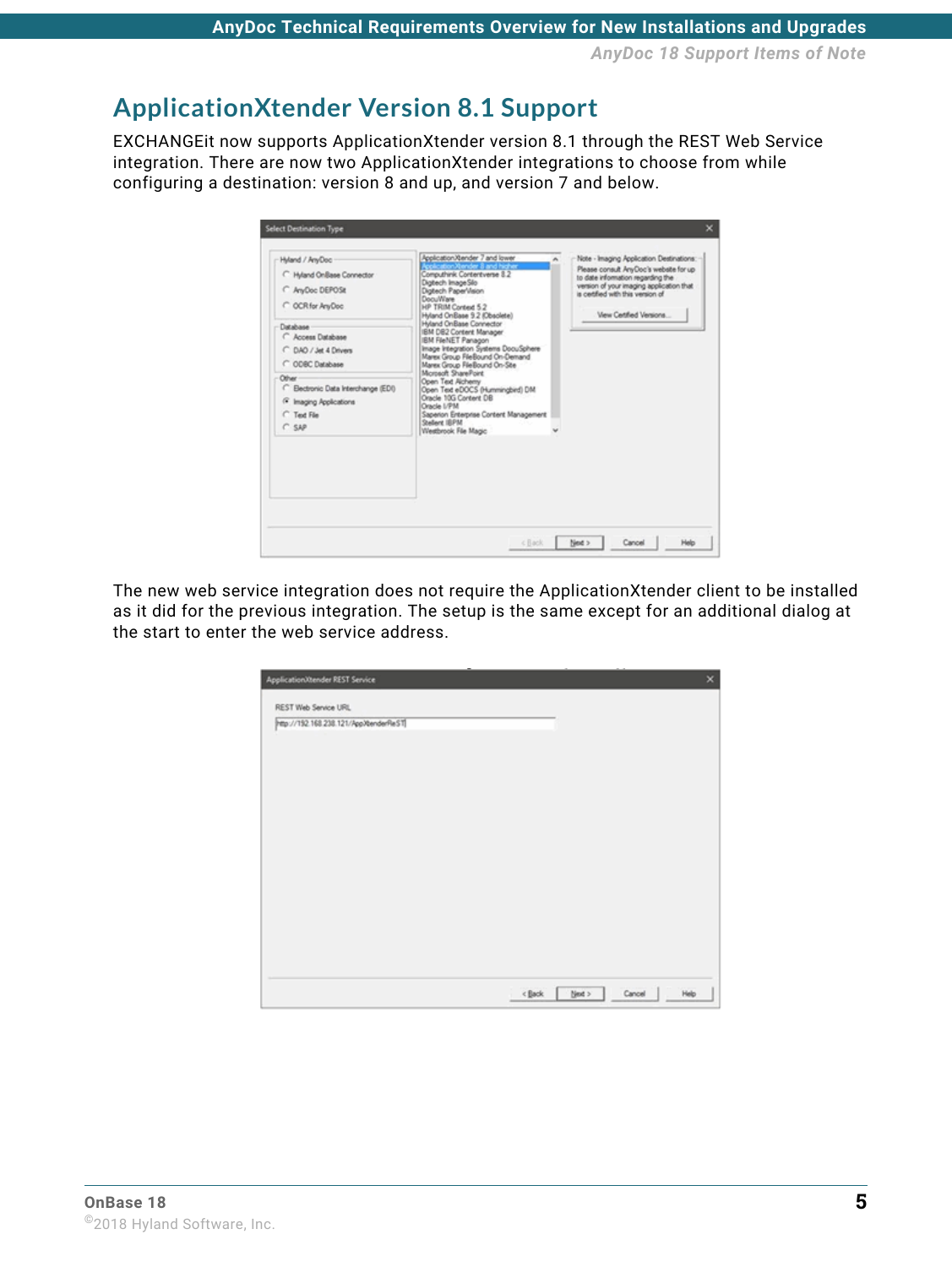### <span id="page-12-0"></span>Infiniworx

#### <span id="page-12-1"></span>**Backwards Compatibility in Infiniworx 18**

Version 18 of Infiniworx can open workflow files (\*.flo) created in a previous version of Infiniworx. However, workflows created or saved in version 18 can only be opened in version 15 or later. This includes workflow files created in a previous version of Infiniworx and then edited and saved in version 18.

### <span id="page-12-2"></span>**OnBase Data Capture Server**

Infiniworx 18 allows you to integrate your AnyDoc solution with an OnBase capture solution using the OnBase Data Capture Server.

Integration with the OnBase Data Capture Server can be built into Infiniworx processes using two new workflow tools: **Data Capture Server Import** and **Data Capture Server Export**.

### <span id="page-12-3"></span>OCR for AnyDoc

#### <span id="page-12-4"></span>**AnyDoc Conversion Assistant Tool**

The Conversion Assistant tool has been added to allow you to convert control paths from flat work files to the AnyDoc database.

#### <span id="page-12-5"></span>**Toolbar Buttons**

Toolbar buttons and phase icons in OCR for AnyDoc and CAPTUREit have been redesigned with a clean and clear look.

### <span id="page-12-6"></span>VERIFYit

#### <span id="page-12-7"></span>**AnyDoc Conversion Assistant Tool**

The Conversion Assistant tool has been added to allow you to convert control paths from flat work files to the AnyDoc database.

#### <span id="page-12-8"></span>**VERIFYit Installer**

As of AnyDoc 18, VERIFYit can be installed individually using its own installer executable, rather than as part of an installation of OCR for AnyDoc.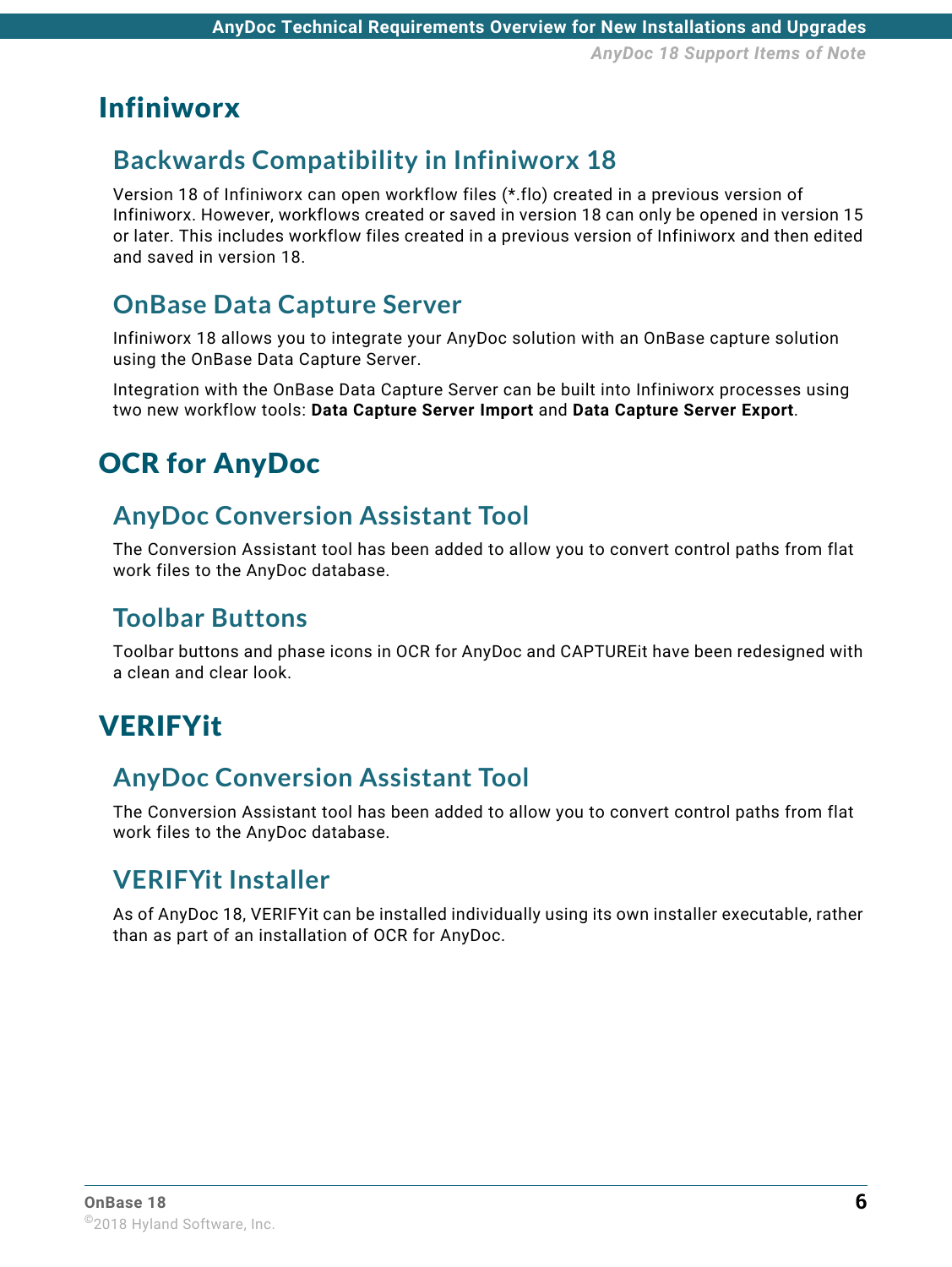### <span id="page-13-3"></span><span id="page-13-0"></span>Web Browser Support Items

The following Web browsers are supported in version 18 of the following AnyDoc products:

| <b>Web Browser</b>             | <b>Products Supported</b>                                                                           |
|--------------------------------|-----------------------------------------------------------------------------------------------------|
| Internet Explorer 8, 9, 10, 11 | • DEPOSit Client<br>• DEPOSit Server<br>• OCR for AnyDoc Attended & Unattended<br>• VERIFYit Client |

### <span id="page-13-1"></span>Third-Party Software Support Items

### <span id="page-13-2"></span>Microsoft .NET Framework Requirements

[OnBase requires Microsoft .NET Framework 4.6 or later. The .NET Framework can be obtained](http://www.microsoft.com/downloads)  from the Microsoft Download Center at http://www.microsoft.com/downloads.

By extension, AnyDoc 18 only supports the client and server operating systems that support Microsoft .NET Framework 4.5.2, as indicated below. Carefully consider these requirements before installing or upgrading to AnyDoc 18.

The following client operating systems support Microsoft .NET Framework 4.5.2:

- Windows 7 SP1
- Windows 8.1

The following server operating systems support Microsoft .NET Framework 4.5.2:

- Windows Server 2008 SP2
- Windows Server 2008 R2 SP1
- Windows Server 2012
- Windows Server 2012 R2

Note that, as of AnyDoc 16, Windows 8 is no longer supported.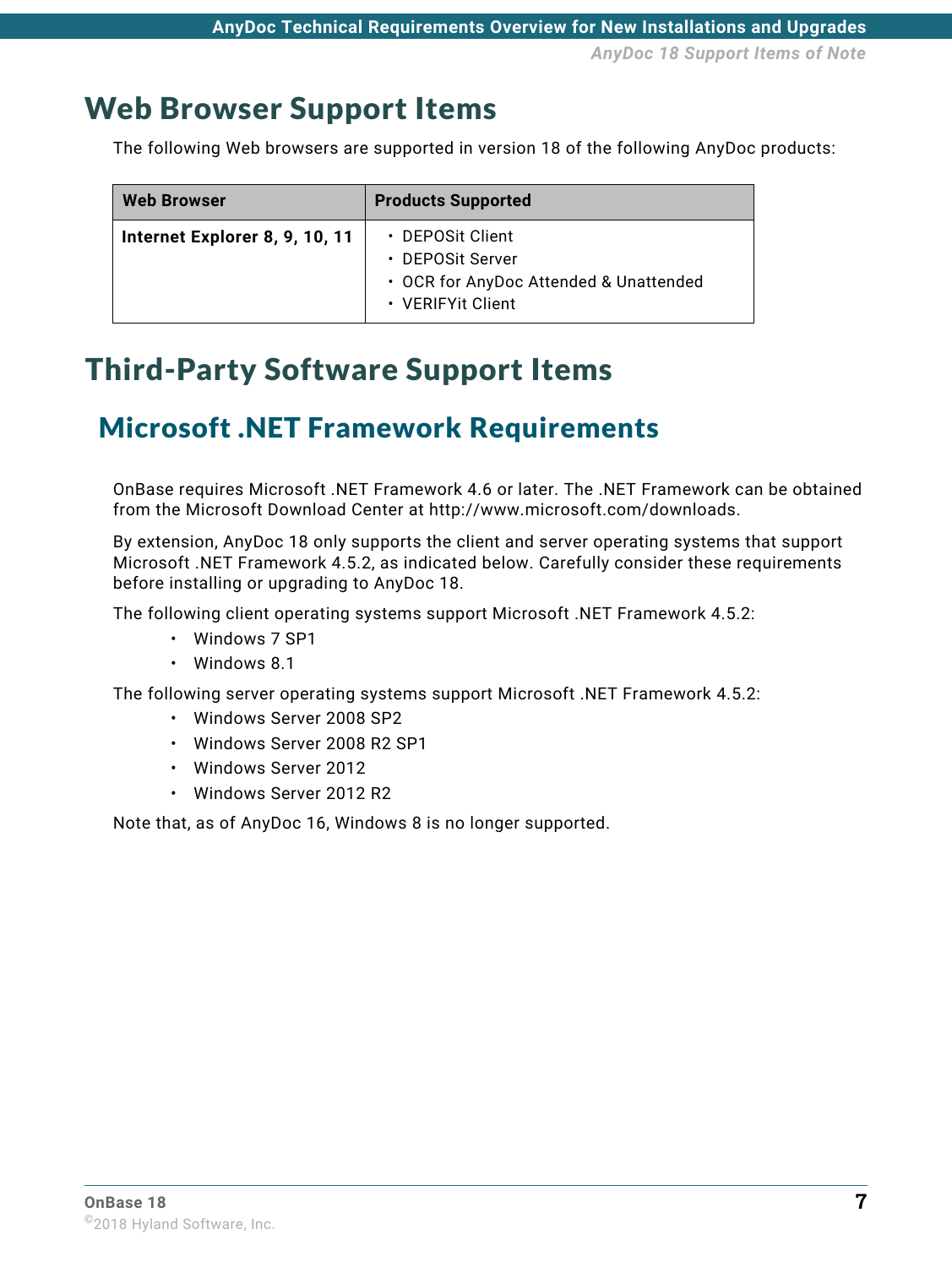### <span id="page-14-1"></span><span id="page-14-0"></span>Databases Supported

The following sections list the databases supported in OnBase 18.

#### <span id="page-14-2"></span>**Microsoft SQL Server**

The following versions of Microsoft SQL Server™ are supported:

- Microsoft SQL Server 2008 (RTM, SP1, SP2, SP3, or SP4)
- Microsoft SQL Server 2008 R2 (RTM, SP1, SP2, or SP3)
- Microsoft SQL Server 2012 (RTM, SP1, SP2, SP3, or SP4)
- Microsoft SQL Server 2014 (RTM, SP1, or SP2)
- Microsoft SQL Server 2016 (RTM or SP1)
- Microsoft SQL Server 2017 (for Windows or Linux)

When using Microsoft SQL Server databases, also note the following:

- Microsoft SQL Server 2008 and Microsoft SQL Server 2008 R2 are being deprecated for eventual removal from the OnBase product suite. SQL Server 2008 and 2008 R2 are supported in OnBase 18; however, they will not be available in OnBase 19 and subsequent versions of OnBase. If you are currently using either Microsoft SQL Server 2008 or Microsoft SQL Server 2008 R2, Hyland Software recommends using Microsoft SQL Server 2012 or later to fulfill your needs.
- In April 2016, Microsoft discontinued technical support for Microsoft SQL Server 2005. As of release 17, Hyland Software no longer supports SQL Server 2005.
- If you are using an ODBC data source to connect to the database, you must ensure that your SQL Server database client software version matches or exceeds the database server version. For example, if your database server is SQL Server 2012, verify that the database client is SQL Server 2012 (or later). Running a previous client version, such as SQL Server 2008, will result in system instability and memory issues. For instructions on determining your server and client versions, see Database Client / Server Version Compatibility.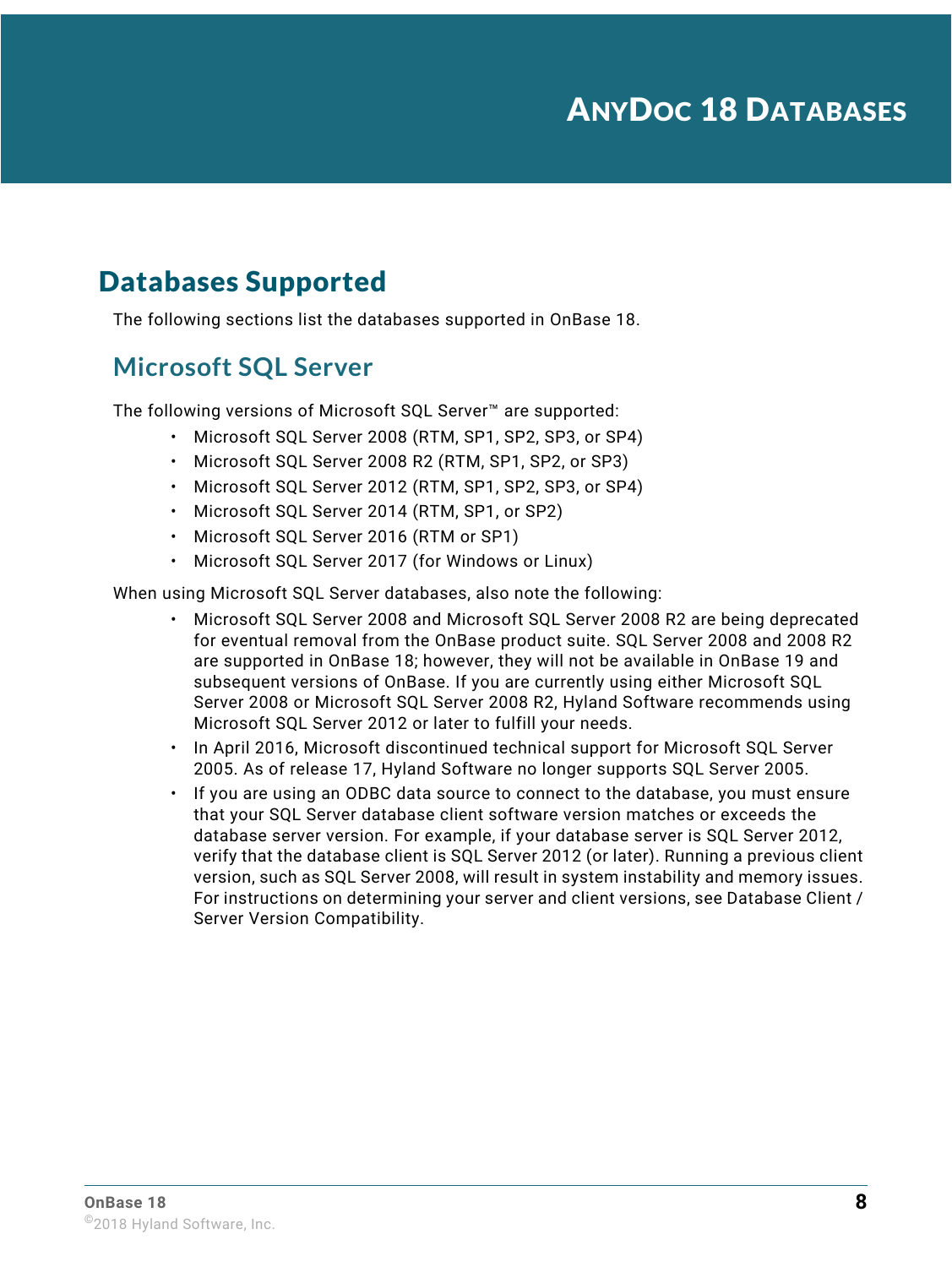#### <span id="page-15-0"></span>**Oracle**

The following versions of Oracle<sup>®</sup> are supported:

- Oracle 11g  $(R2)$
- Oracle 12c (R1 or R2)

**Note:** All Oracle 11g and 12c drivers can be used.

**Note:** If you are using an Oracle database, it is strongly recommended that you have a certified Oracle Database Administrator on staff.

#### <span id="page-15-1"></span>**SAP SQL Anywhere**

Support for SAP SQL Anywhere<sup>™</sup> databases is being deprecated for eventual removal from the OnBase product suite. Beginning in OnBase 18, new customers are required to use a supported version of a Microsoft SQL Server or Oracle database. However, the following versions of SAP SQL Anywhere are still supported for existing customers:

- SAP SQL Anywhere 16
- SAP SQL Anywhere 17

Beginning in OnBase 19, SAP SQL Anywhere databases will no longer be supported.

**Note:** On December 31, 2016, SAP retired engineering support for SQL Anywhere versions 12.x and lower. As of OnBase 17, Hyland Software no longer supports SQL Anywhere versions 12.x and lower.

### <span id="page-15-2"></span>Database/File Servers

Server requirements are site-specific. Database/file servers should be dedicated purpose servers; that is, these servers should not be used as a domain controller, email server, print server, or proxy server. Network and disk I/O hardware should be optimized for performance and redundancy. Multiple network interface cards on servers are often required to minimize network bottlenecks.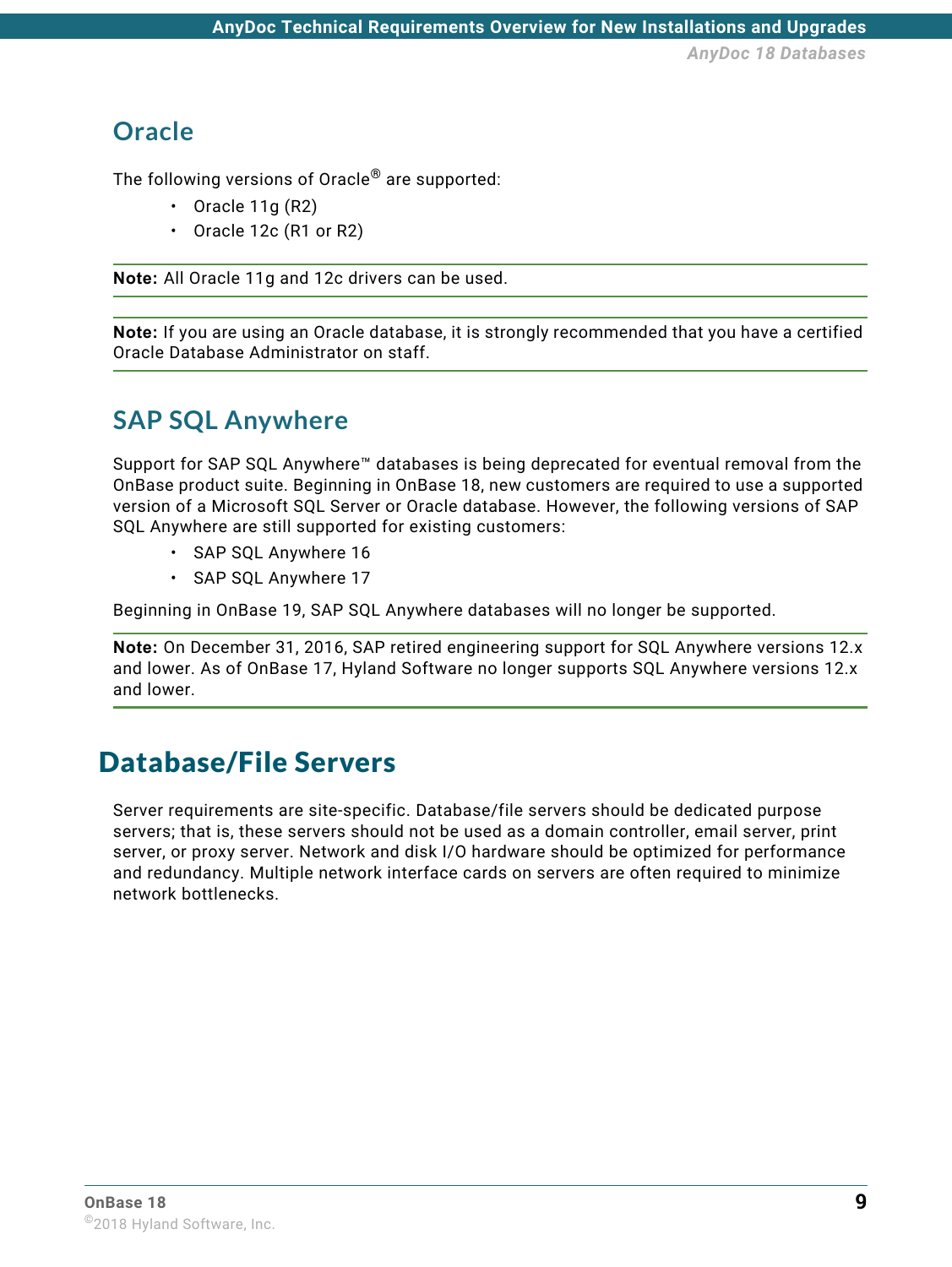### ANYDOC 18 OPERATING SYSTEMS

### <span id="page-16-1"></span><span id="page-16-0"></span>Supported Operating Systems

- Windows Server 2008 R2 SP1 or later service pack
- Windows 7 SP1 or later service pack
- Windows 8.1
- Windows Server 2012 R2
- Windows 10 (1607 Anniversary Update, 1703 Creators Update, or 1709 Fall Creators Update)
- Windows Server 2016

**Note:** As of OnBase 16, the Windows Vista, Windows 8, Windows Server 2008, and Windows Server 2012 operating systems are no longer supported. If you are using any of these operating systems, you should not upgrade to OnBase 18 until you have upgraded to a Windows operating system supported by OnBase. For a complete list of operating systems that are no longer supported, see the **Technical Requirements Overview for New Installations and Upgrades** document.

### <span id="page-16-2"></span>Additional Operating System Requirements

#### <span id="page-16-3"></span>Microsoft .NET Framework Requirements

[OnBase requires Microsoft .NET Framework 4.6 or later. The .NET Framework can be obtained](http://www.microsoft.com/downloads)  from the Microsoft Download Center at http://www.microsoft.com/downloads.

#### <span id="page-16-4"></span>Windows User Account Control Statement

Hyland Software is dedicated to ensuring that AnyDoc is compatible with Windows User Account Control (UAC). UAC is a feature of Windows operating systems that was introduced with Windows Vista. It limits the ability of standard users to make global system changes to a workstation and prevents malicious software from making unauthorized changes to protected areas.

For details on UAC, refer to your Microsoft support information or see http:// technet.microsoft.com/en-us/library/cc709691(WS.10).aspx.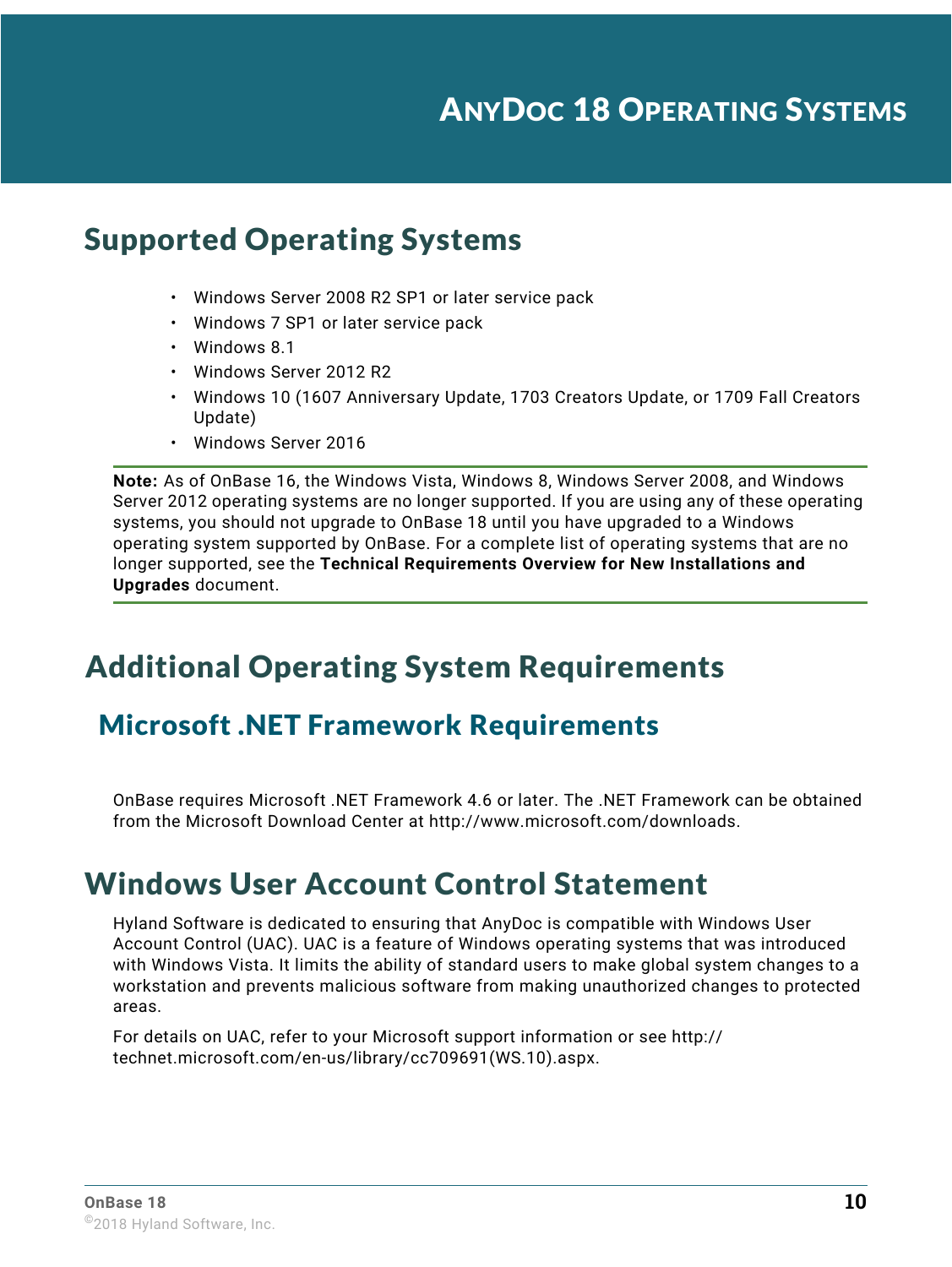*AnyDoc 18 Operating Systems*

You may encounter UAC in AnyDoc when:

- Installing or uninstalling AnyDoc.
- Copying, moving, or saving files to the Program Files directory, Windows directory, or another protected location.
- Modifying system-wide settings, such as the registry.

If Windows UAC is enabled, the above operations may prompt for administrator privileges or credentials, even if an administrator is currently logged on.

To install AnyDoc with UAC enabled, right-click the installer executable and select **Run as administrator**.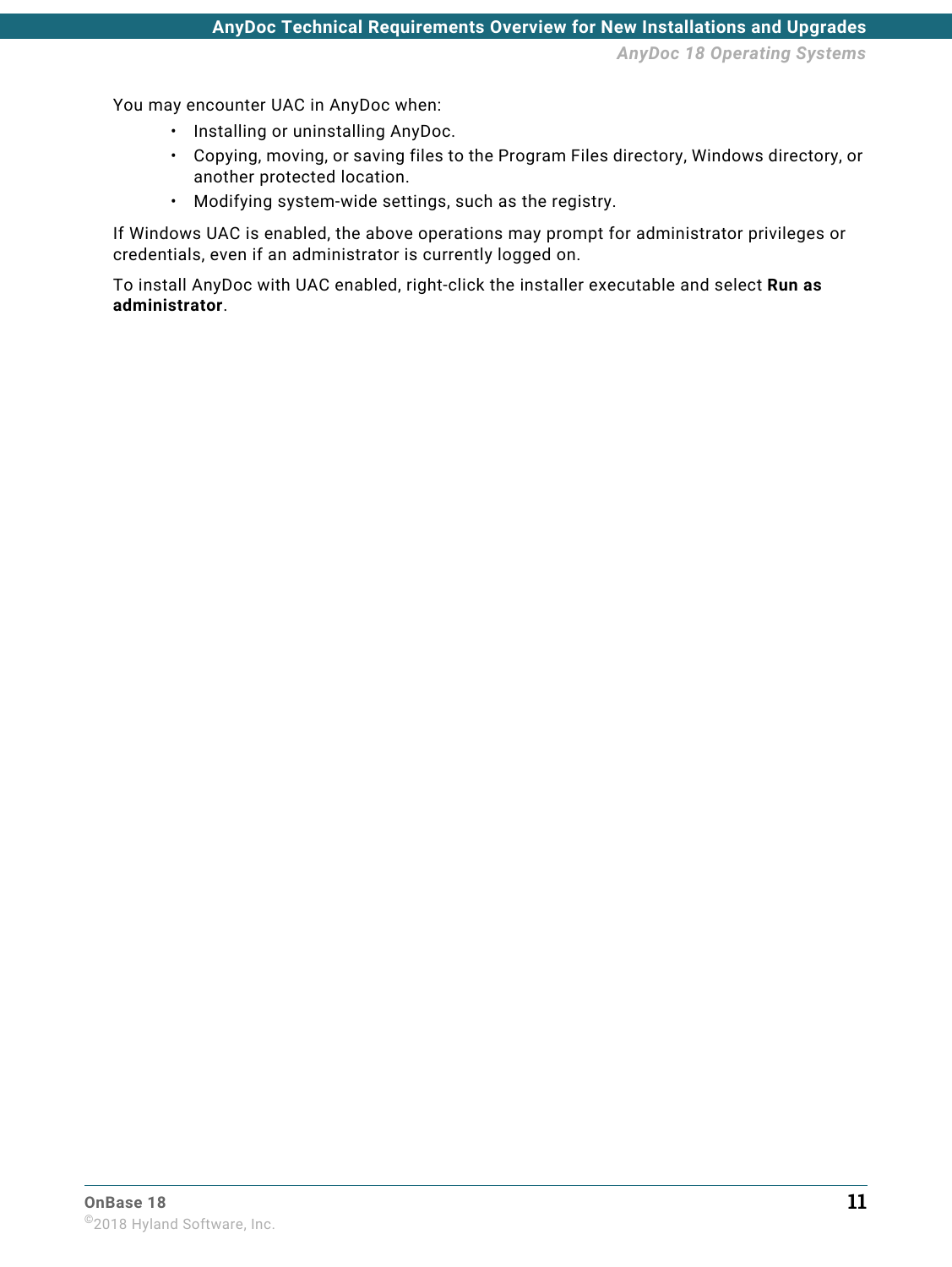### <span id="page-18-0"></span>ANYDOC 18 WORKSTATION CLIENT HARDWARE REQUIREMENTS

### <span id="page-18-1"></span>CAPTUREit Client

| <b>Hardware</b>                                                                               | <b>Minimum</b>                         | Recommended                            |
|-----------------------------------------------------------------------------------------------|----------------------------------------|----------------------------------------|
| <b>CPU</b>                                                                                    | Pentium IV 3.0 GHz                     | Intel Core i5                          |
| <b>Memory (RAM)</b>                                                                           | 1 GB                                   | 4 GB                                   |
| <b>Hard Drive Controller</b>                                                                  | IDE                                    | <b>SATA</b>                            |
| <b>Free Hard Disk Space</b><br>(total for installation itself and<br>post-installation files) | 400 GB<br>(Depends on daily<br>volume) | 400 GB<br>(Depends on daily<br>volume) |
| <b>Screen Resolution</b>                                                                      | 1024 x 768                             | 1680 x 1050                            |

**Note:** Some scanners or scanner interface boards have minimum PC requirements that are higher than those listed here. You must have the appropriate Windows operating system drivers for the computer to which you are attaching the scanner. Please review the scanner and scanner interface board manufacturer specification requirements.

## <span id="page-18-2"></span>DEPOSit Client

| <b>Hardware</b>                                                                               | <b>Minimum</b>     | Recommended    |
|-----------------------------------------------------------------------------------------------|--------------------|----------------|
| <b>CPU</b>                                                                                    | Pentium IV 3.0 GHz | Intel Core i5  |
| <b>Memory (RAM)</b>                                                                           | 1 GB               | 4 GB           |
| <b>Hard Drive Controller</b>                                                                  | <b>IDE</b>         | <b>SATA</b>    |
| <b>Free Hard Disk Space</b><br>(total for installation itself and<br>post-installation files) | 400 GB             | Minimum 400 GB |
| <b>Screen Resolution</b>                                                                      | 1024 x 768         | 1680 x 1050    |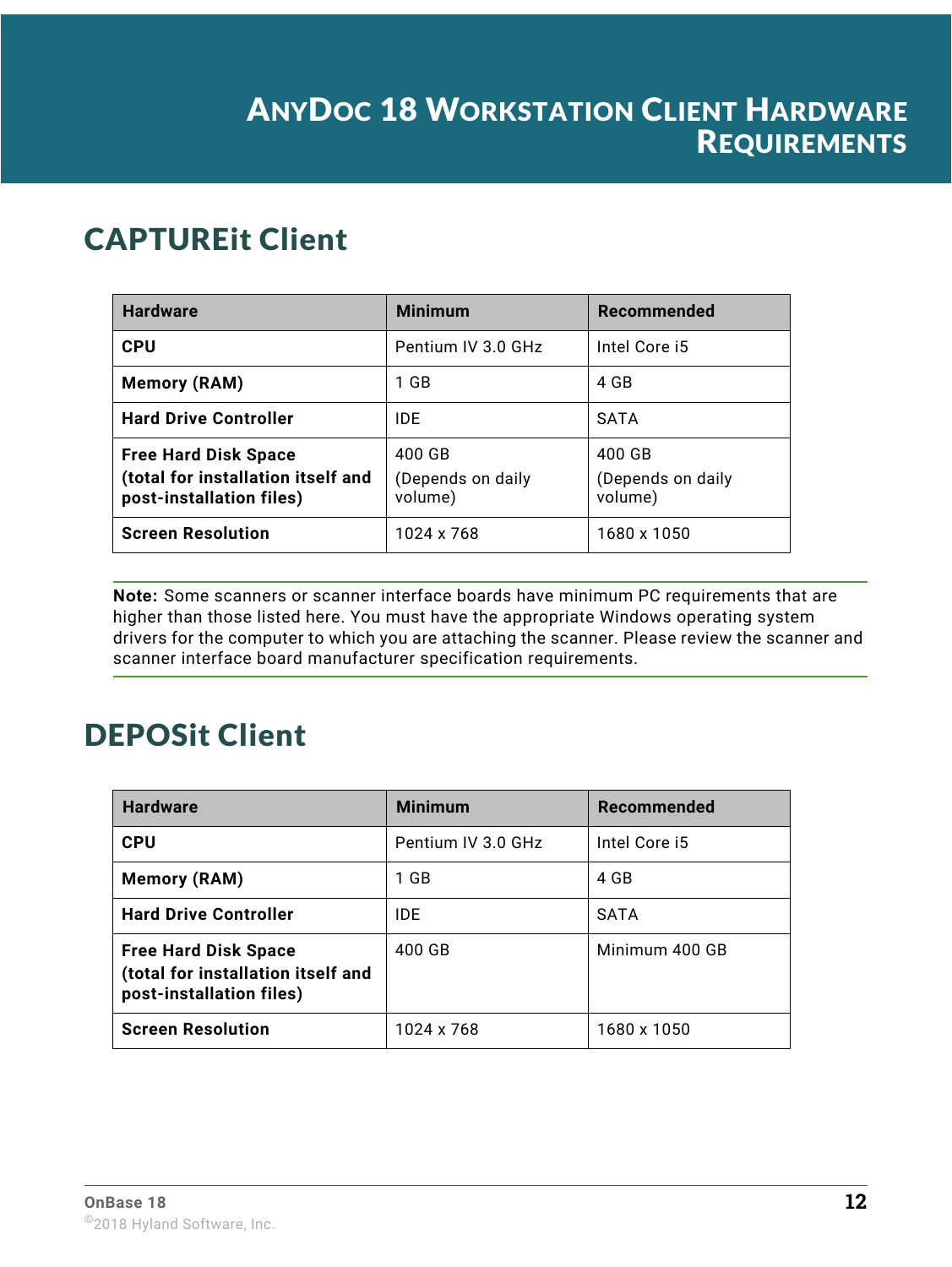### <span id="page-19-0"></span>EXCHANGEit

| <b>Hardware</b>                                                                               | <b>Minimum</b>                         | Recommended                                    |
|-----------------------------------------------------------------------------------------------|----------------------------------------|------------------------------------------------|
| <b>CPU</b>                                                                                    | Pentium IV 3.0 GHz                     | Intel Core i5                                  |
| <b>Memory (RAM)</b>                                                                           | 2 GB                                   | 8 GB                                           |
| <b>Hard Drive Controller</b>                                                                  | IDE                                    | SATA/SAS                                       |
| <b>Free Hard Disk Space</b><br>(total for installation itself and<br>post-installation files) | 400 GB<br>(Depends on daily<br>volume) | Minimum 400 GB<br>(Depends on daily<br>volume) |
| <b>Screen Resolution</b>                                                                      | 1024 x 768                             | 1680 x 1050                                    |

### <span id="page-19-1"></span>Infiniworx Client

### <span id="page-19-2"></span>Infiniworx Management Console

| <b>Hardware</b>                                                                               | <b>Minimum</b>     | Recommended    |
|-----------------------------------------------------------------------------------------------|--------------------|----------------|
| <b>CPU</b>                                                                                    | Pentium IV 3.0 GHz | Intel Core i5  |
| <b>Memory (RAM)</b>                                                                           | 1 GB               | 4 GB           |
| <b>Hard Drive Controller</b>                                                                  | IDE                | <b>SATA</b>    |
| <b>Free Hard Disk Space</b><br>(total for installation itself and<br>post-installation files) | 400 GB             | Minimum 400 GB |
| <b>Screen Resolution</b>                                                                      | 1024 x 768         | 1680 x 1050    |

### <span id="page-19-3"></span>Infiniworx Client | Processing Tools (Unattended Stations)

| <b>Hardware</b>              | <b>Minimum</b>     | Recommended   |
|------------------------------|--------------------|---------------|
| <b>CPU</b>                   | Pentium IV 3.4 GHz | Intel Core i7 |
| Memory (RAM)                 | 2 GB               | 8 GB          |
| <b>Hard Drive Controller</b> | <b>IDE</b>         | SATA          |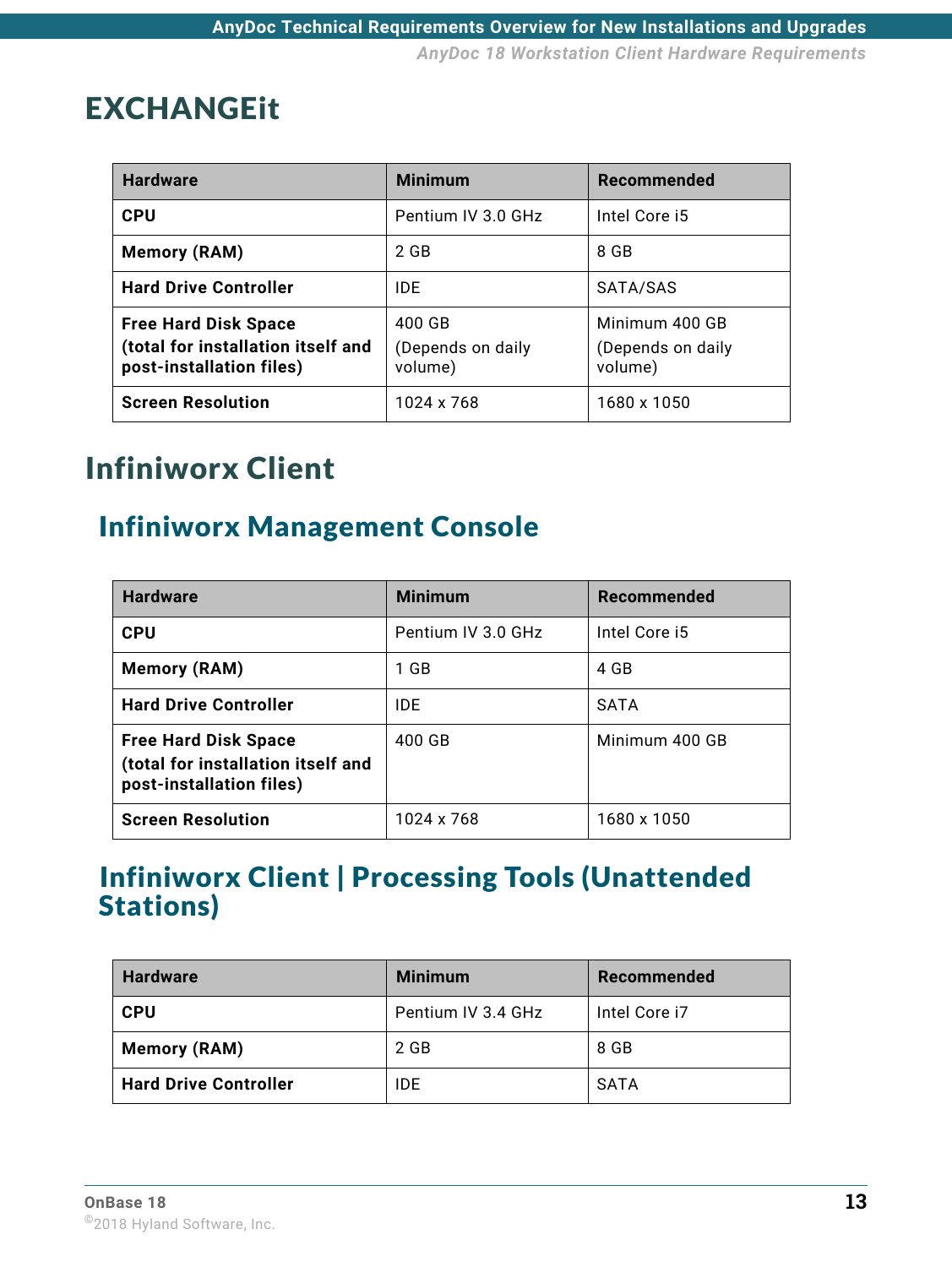*AnyDoc 18 Workstation Client Hardware Requirements*

| <b>Hardware</b>                                                                               | <b>Minimum</b> | Recommended  |
|-----------------------------------------------------------------------------------------------|----------------|--------------|
| <b>Free Hard Disk Space</b><br>(total for installation itself and<br>post-installation files) | 400 GB         | Minimum 1 TB |
| <b>Screen Resolution</b>                                                                      | n/a            | n/a          |

### <span id="page-20-0"></span>Infiniworx Client | Non-Processing Tools (Attended Stations)

| <b>Hardware</b>                                                                               | <b>Minimum</b>                         | Recommended                                    |
|-----------------------------------------------------------------------------------------------|----------------------------------------|------------------------------------------------|
| <b>CPU</b>                                                                                    | Pentium IV 3.0 GHz                     | Intel Core i5                                  |
| <b>Memory (RAM)</b>                                                                           | 2 GB                                   | 8 GB                                           |
| <b>Hard Drive Controller</b>                                                                  | <b>IDE</b>                             | SATA/SAS                                       |
| <b>Free Hard Disk Space</b><br>(total for installation itself and<br>post-installation files) | 400 GB<br>(Depends on daily<br>volume) | Minimum 400 GB<br>(Depends on daily<br>volume) |
| <b>Screen Resolution</b>                                                                      | 1024 x 768                             | 1680 x 1050                                    |

### <span id="page-20-1"></span>MANAGEit

| <b>Hardware</b>                                                                               | <b>Minimum</b>     | Recommended    |
|-----------------------------------------------------------------------------------------------|--------------------|----------------|
| <b>CPU</b>                                                                                    | Pentium IV 3.0 GHz | Intel Core i5  |
| <b>Memory (RAM)</b>                                                                           | 1 GB               | 4 GB           |
| <b>Hard Drive Controller</b>                                                                  | IDE.               | <b>SATA</b>    |
| <b>Free Hard Disk Space</b><br>(total for installation itself and<br>post-installation files) | 400 GB             | Minimum 400 GB |
| <b>Screen Resolution</b>                                                                      | 1024 x 768         | 1680 x 1050    |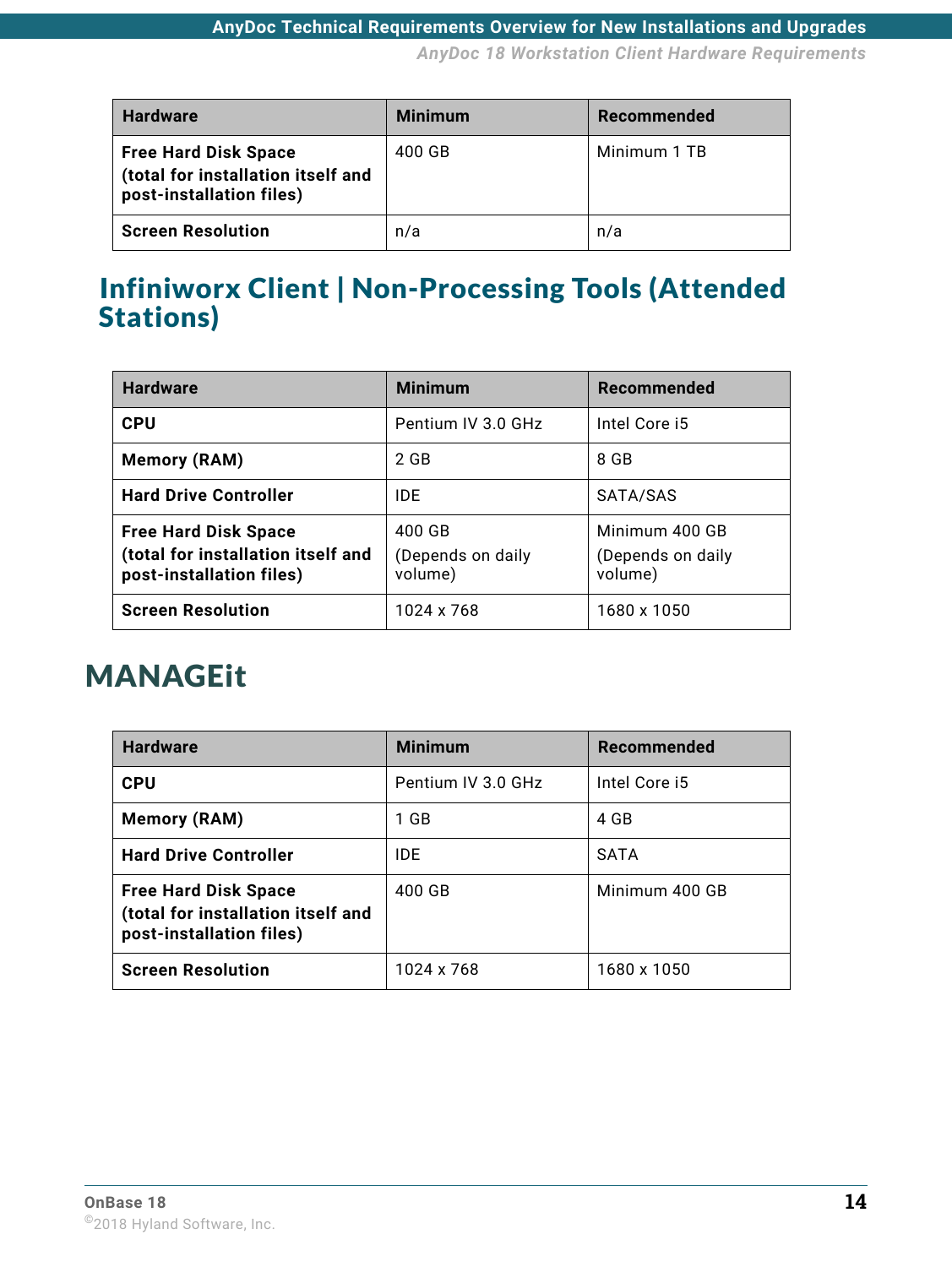### <span id="page-21-0"></span>OCR for AnyDoc Client

### <span id="page-21-1"></span>OCR for AnyDoc Client | Scanning

| <b>Hardware</b>                                                                               | <b>Minimum</b>                         | Recommended                            |
|-----------------------------------------------------------------------------------------------|----------------------------------------|----------------------------------------|
| <b>CPU</b>                                                                                    | Pentium IV 3.0 GHz                     | Intel Core i5                          |
| <b>Memory (RAM)</b>                                                                           | 1 GB                                   | 4 GB                                   |
| <b>Hard Drive Controller</b>                                                                  | IDE.                                   | <b>SATA</b>                            |
| <b>Free Hard Disk Space</b><br>(total for installation itself and<br>post-installation files) | 400 GB<br>(Depends on daily<br>volume) | 400 GB<br>(Depends on daily<br>volume) |
| <b>Screen Resolution</b>                                                                      | 1024 x 768                             | 1680 x 1050                            |

**Note:** Some scanners or scanner interface boards have minimum PC requirements that are higher than those listed here. You must have the appropriate Windows operating system drivers for the computer to which you are attaching the scanner. Please review the scanner and scanner interface board manufacturer specification requirements.

### <span id="page-21-2"></span>OCR for AnyDoc Client | Quality Assurance & Exceptions

| <b>Hardware</b>                                                                               | <b>Minimum</b>     | Recommended    |
|-----------------------------------------------------------------------------------------------|--------------------|----------------|
| <b>CPU</b>                                                                                    | Pentium IV 3.0 GHz | Intel Core i5  |
| <b>Memory (RAM)</b>                                                                           | 1 GB               | 4 GB           |
| <b>Hard Drive Controller</b>                                                                  | IDE.               | <b>SATA</b>    |
| <b>Free Hard Disk Space</b><br>(total for installation itself and<br>post-installation files) | 400 GB             | Minimum 400 GB |
| <b>Screen Resolution</b>                                                                      | 1024 x 768         | 1680 x 1050    |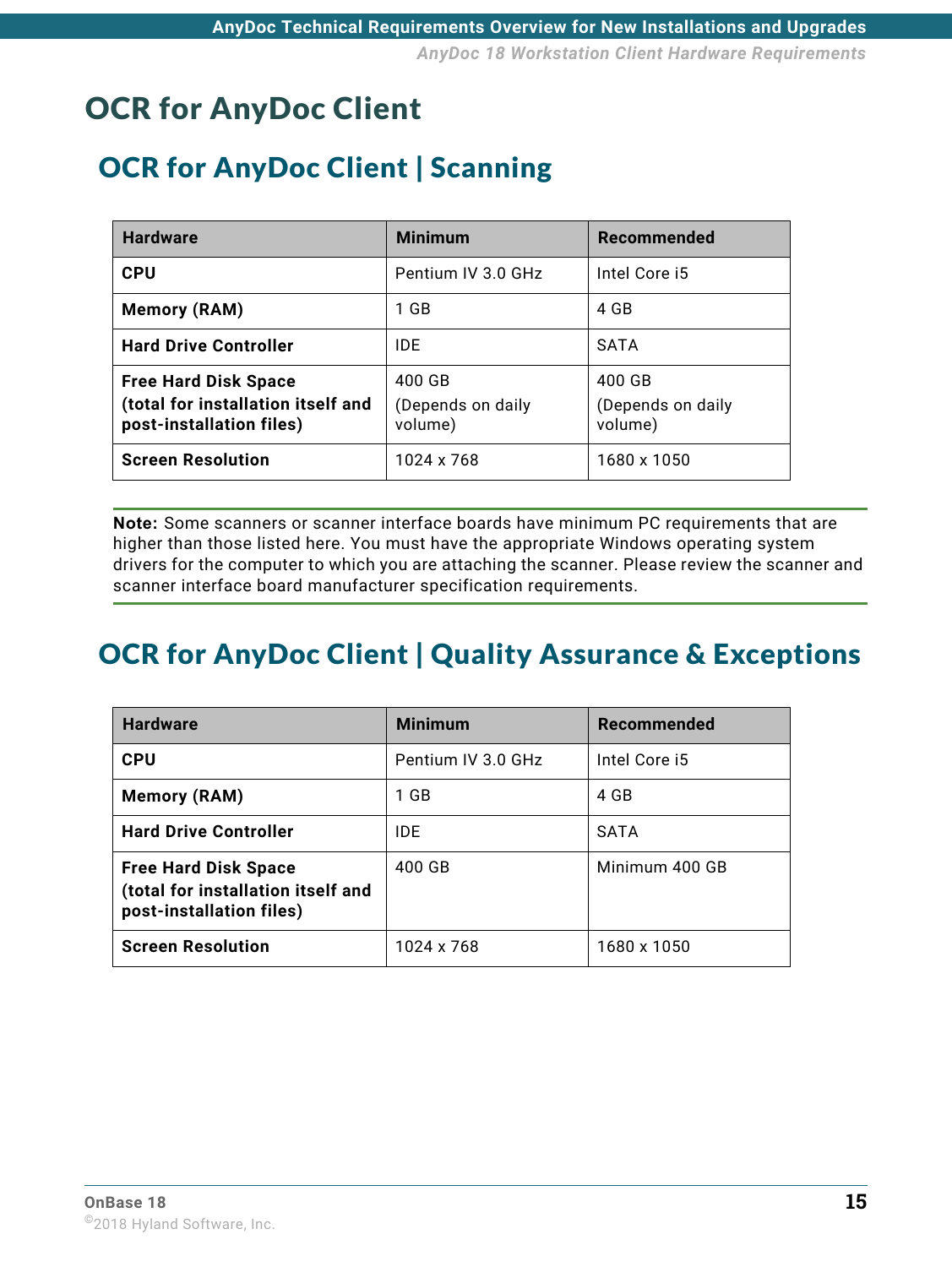### <span id="page-22-0"></span>OCR for AnyDoc Client | Verification

| <b>Hardware</b>                                                                               | <b>Minimum</b>     | Recommended    |
|-----------------------------------------------------------------------------------------------|--------------------|----------------|
| <b>CPU</b>                                                                                    | Pentium IV 3.0 GHz | Intel Core i5  |
| <b>Memory (RAM)</b>                                                                           | 1 GB               | 4 GB           |
| <b>Hard Drive Controller</b>                                                                  | <b>IDE</b>         | <b>SATA</b>    |
| <b>Free Hard Disk Space</b><br>(total for installation itself and<br>post-installation files) | 400 GB             | Minimum 400 GB |
| <b>Screen Resolution</b>                                                                      | 1024 x 768         | 1680 x 1050    |

### <span id="page-22-1"></span>OCR for AnyDoc Client | Extract

| <b>Hardware</b>                                                                               | <b>Minimum</b>     | <b>Recommended</b> |
|-----------------------------------------------------------------------------------------------|--------------------|--------------------|
| <b>CPU</b>                                                                                    | Pentium IV 3.4 GHz | Intel Core i7      |
| <b>Memory (RAM)</b>                                                                           | 2 GB               | 8 GB               |
| <b>Hard Drive Controller</b>                                                                  | <b>IDE</b>         | <b>SATA</b>        |
| <b>Free Hard Disk Space</b><br>(total for installation itself and<br>post-installation files) | 400 GB             | Minimum 1 TB       |
| <b>Screen Resolution</b>                                                                      | n/a                | n/a                |

## <span id="page-22-2"></span>VERIFYit Client

| <b>Hardware</b>                                                                               | <b>Minimum</b>     | Recommended    |
|-----------------------------------------------------------------------------------------------|--------------------|----------------|
| <b>CPU</b>                                                                                    | Pentium IV 3.0 GHz | Intel Core i5  |
| <b>Memory (RAM)</b>                                                                           | 1 GB               | 4 GB           |
| <b>Hard Drive Controller</b>                                                                  | <b>IDE</b>         | <b>SATA</b>    |
| <b>Free Hard Disk Space</b><br>(total for installation itself and<br>post-installation files) | 400 GB             | Minimum 400 GB |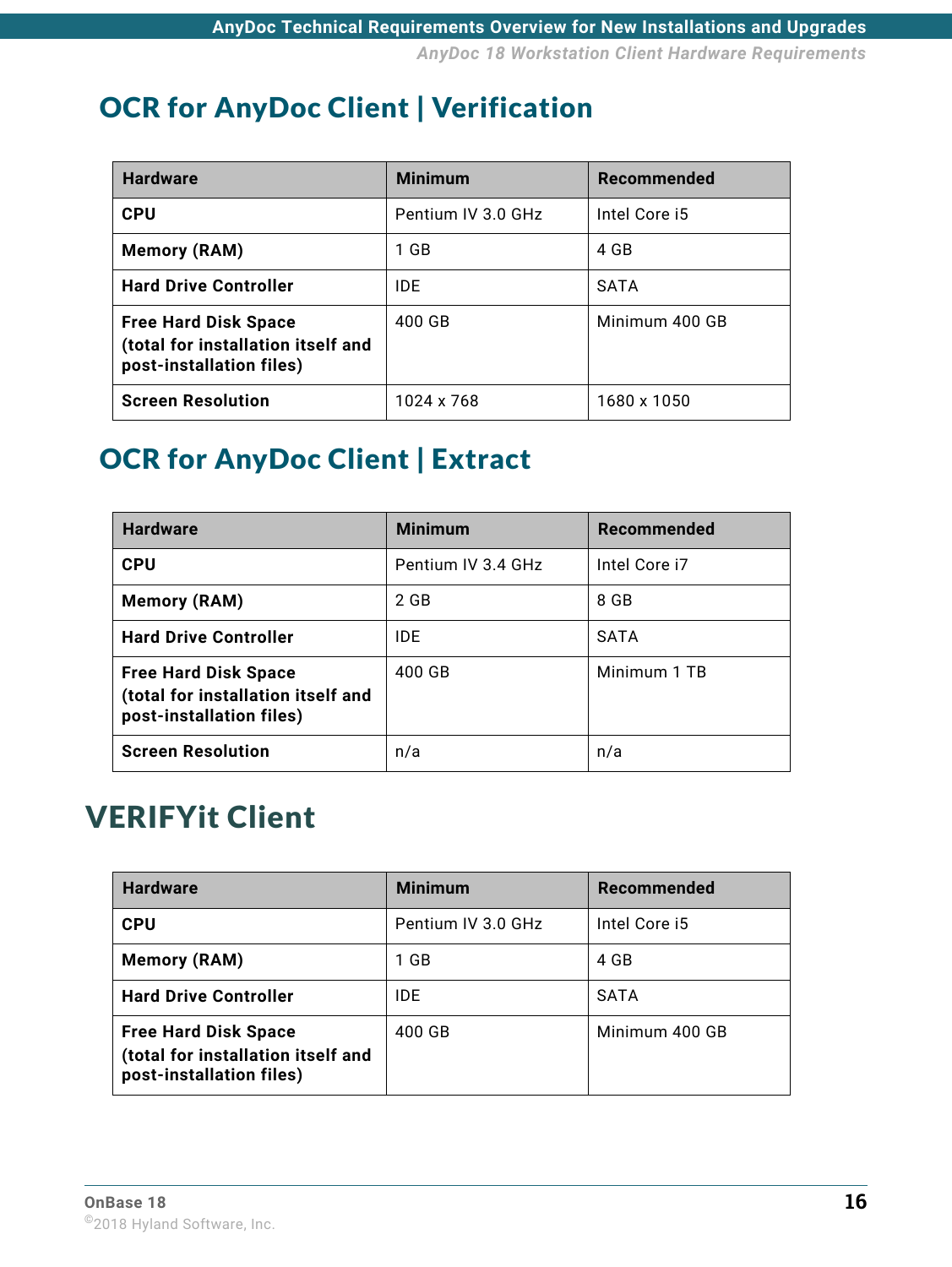#### **AnyDoc Technical Requirements Overview for New Installations and Upgrades**

*AnyDoc 18 Workstation Client Hardware Requirements*

| <b>Hardware</b>          | <b>Minimum</b> | Recommended |
|--------------------------|----------------|-------------|
| <b>Screen Resolution</b> | 1024 x 768     | 1680 x 1050 |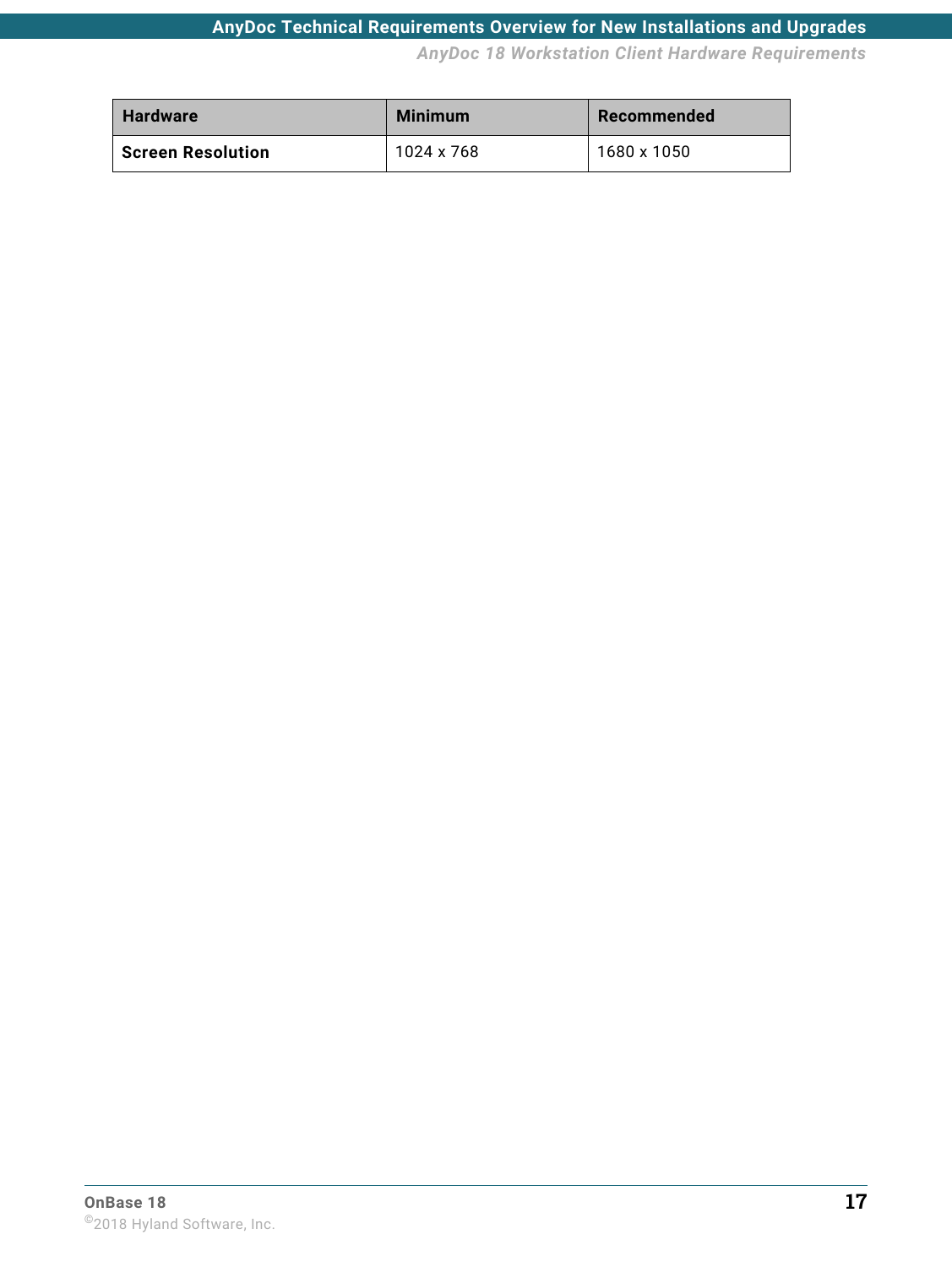### <span id="page-24-1"></span><span id="page-24-0"></span>CAPTUREit Server

| <b>Hardware</b>                                                                               | <b>Minimum</b>     | Recommended   |
|-----------------------------------------------------------------------------------------------|--------------------|---------------|
| <b>CPU</b>                                                                                    | Pentium IV 3.0 GHz | Intel Core i7 |
| <b>Memory (RAM)</b>                                                                           | 2 GB               | 8 GB          |
| <b>Hard Drive Controller</b>                                                                  | IDE                | <b>SATA</b>   |
| <b>Free Hard Disk Space</b><br>(total for installation itself and<br>post-installation files) | 1 TB               | Minimum 1 TB  |
| <b>Screen Resolution</b>                                                                      | n/a                | n/a           |

### <span id="page-24-2"></span>DEPOSit Server

| <b>Hardware</b>                                                                               | <b>Minimum</b>     | Recommended   |
|-----------------------------------------------------------------------------------------------|--------------------|---------------|
| <b>CPU</b>                                                                                    | Pentium IV 3.0 GHz | Intel Core i7 |
| <b>Memory (RAM)</b>                                                                           | 2 GB               | 8 GB          |
| <b>Hard Drive Controller</b>                                                                  | IDE                | <b>SATA</b>   |
| <b>Free Hard Disk Space</b><br>(total for installation itself and<br>post-installation files) | 1 TB               | Minimum 1 TB  |
| <b>Screen Resolution</b>                                                                      | n/a                | n/a           |

## <span id="page-24-3"></span>Infiniworx File Server

| <b>Hardware</b> | <b>Minimum</b>     | Recommended        |
|-----------------|--------------------|--------------------|
| <b>CPU</b>      | Pentium IV 3.0 GHz | Core 2 Duo 3.0 GHz |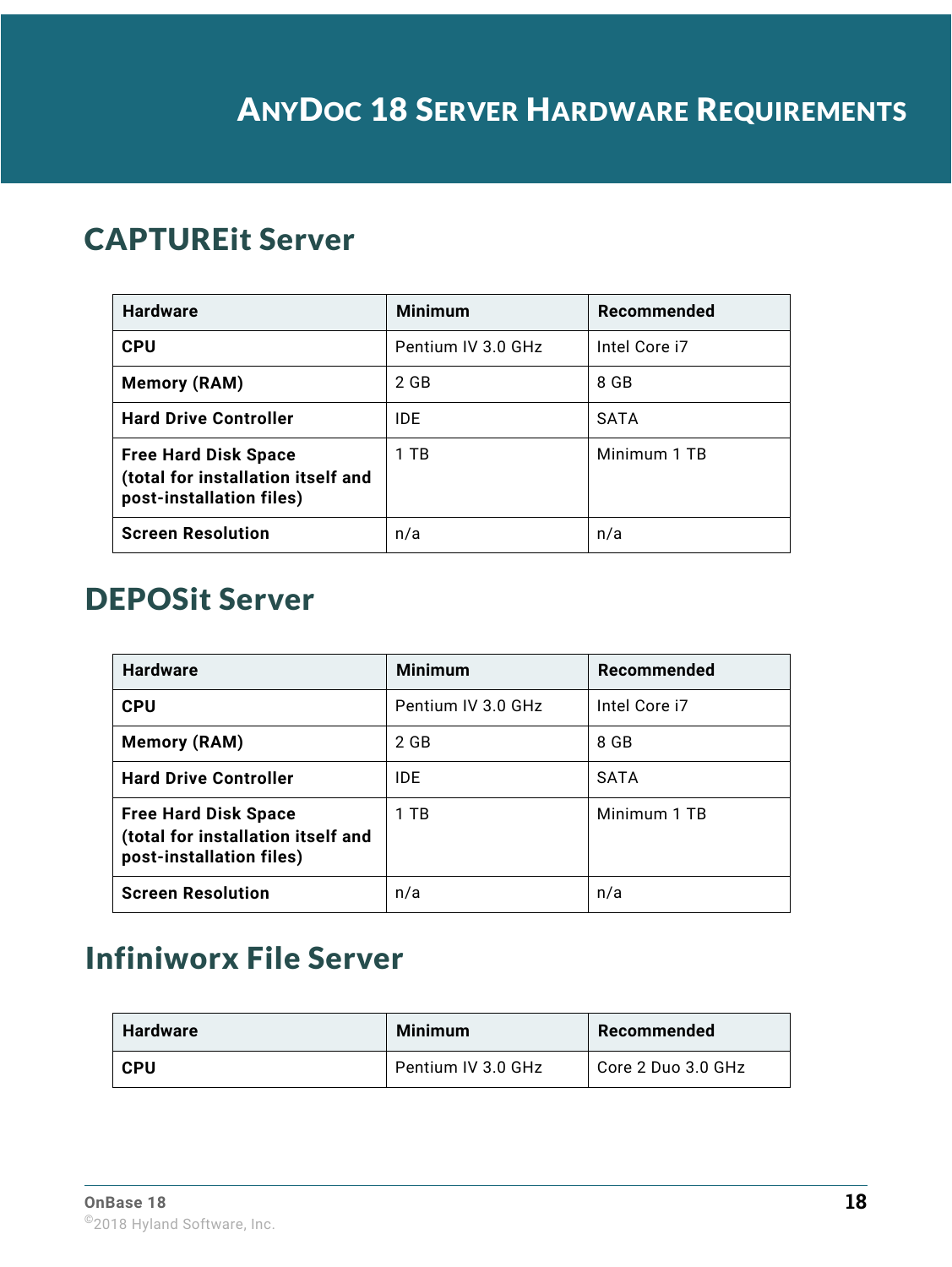*AnyDoc 18 Server Hardware Requirements*

| <b>Hardware</b>                                                                               | <b>Minimum</b>                       | Recommended                                  |
|-----------------------------------------------------------------------------------------------|--------------------------------------|----------------------------------------------|
| <b>Memory (RAM)</b>                                                                           | 2 GB                                 | 8 GB                                         |
| <b>Hard Drive Controller</b>                                                                  | 3 channel SCSI<br>Raid Level 5       | SATA/SAS<br>Raid Level 5                     |
| <b>Free Hard Disk Space</b><br>(total for installation itself and<br>post-installation files) | 1 TB<br>(Depends on daily<br>volume) | Minimum 1 TB<br>(Depends on daily<br>volume) |
| <b>Screen Resolution</b>                                                                      | n/a                                  | n/a                                          |

### <span id="page-25-0"></span>OCR for AnyDoc File Server

| <b>Hardware</b>                                                                               | <b>Minimum</b>                       | Recommended                                  |
|-----------------------------------------------------------------------------------------------|--------------------------------------|----------------------------------------------|
| <b>CPU</b>                                                                                    | Pentium IV 3.0 GHz                   | Core 2 Duo 3.0 GHz                           |
| <b>Memory (RAM)</b>                                                                           | 2 GB                                 | 8 GB                                         |
| <b>Hard Drive Controller</b>                                                                  | 3 channel SCSI<br>Raid Level 5       | SATA/SAS<br>Raid Level 5                     |
| <b>Free Hard Disk Space</b><br>(total for installation itself and<br>post-installation files) | 1 TR<br>(Depends on daily<br>volume) | Minimum 1 TB<br>(Depends on daily<br>volume) |
| <b>Screen Resolution</b>                                                                      | n/a                                  | n/a                                          |

**Note:** OCR for AnyDoc requires a dedicated file server.

### <span id="page-25-1"></span>VERIFYit Server

| <b>Hardware</b>              | <b>Minimum</b>     | Recommended   |
|------------------------------|--------------------|---------------|
| <b>CPU</b>                   | Pentium IV 3.0 GHz | Intel Core i7 |
| <b>Memory (RAM)</b>          | 2 GB               | 8 GB          |
| <b>Hard Drive Controller</b> | <b>IDE</b>         | SATA          |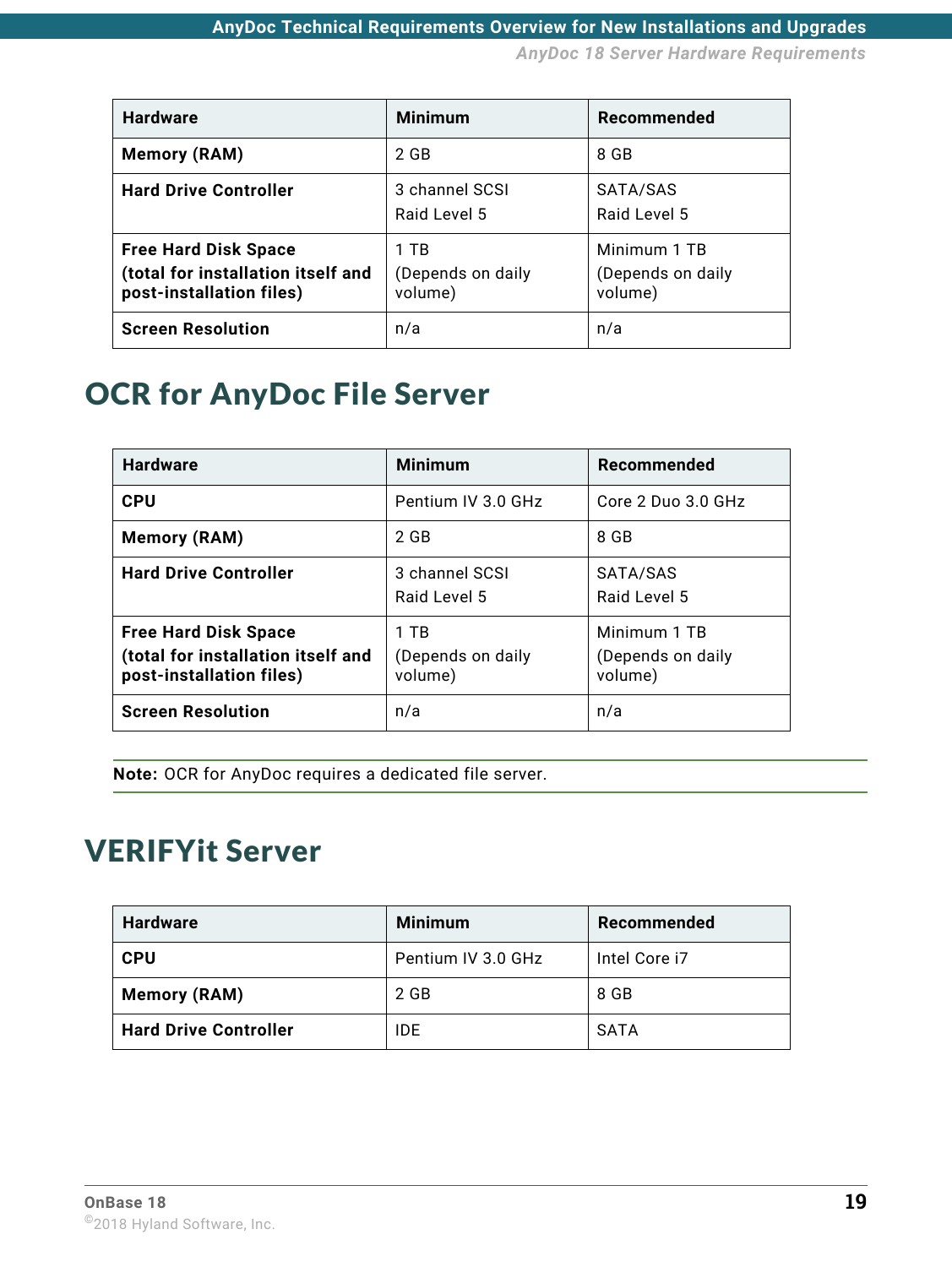*AnyDoc 18 Server Hardware Requirements*

| <b>Hardware</b>                                                                               | <b>Minimum</b> | Recommended  |
|-----------------------------------------------------------------------------------------------|----------------|--------------|
| <b>Free Hard Disk Space</b><br>(total for installation itself and<br>post-installation files) | 1 TB           | Minimum 1 TB |
| <b>Screen Resolution</b>                                                                      | n/a            | n/a          |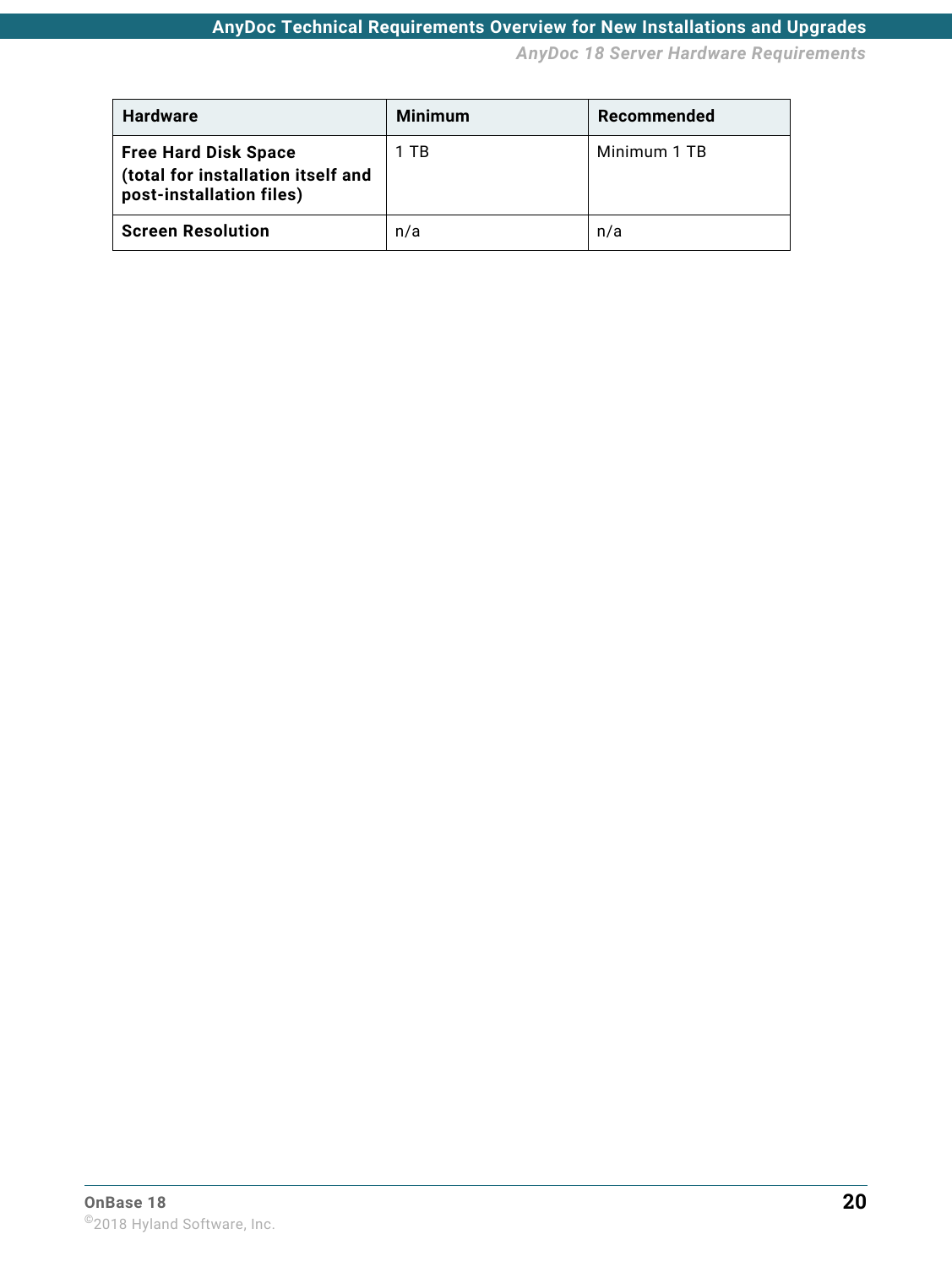### INTERNATIONAL SUPPORT FOR ANYDOC 18

### <span id="page-27-1"></span><span id="page-27-0"></span>Supported Languages

The following languages are supported in version 18 of OCR for AnyDoc and CAPTUREit:

- English
- French
- German
- Italian
- Portuguese
- Spanish

For all other AnyDoc products, English is the only supported language.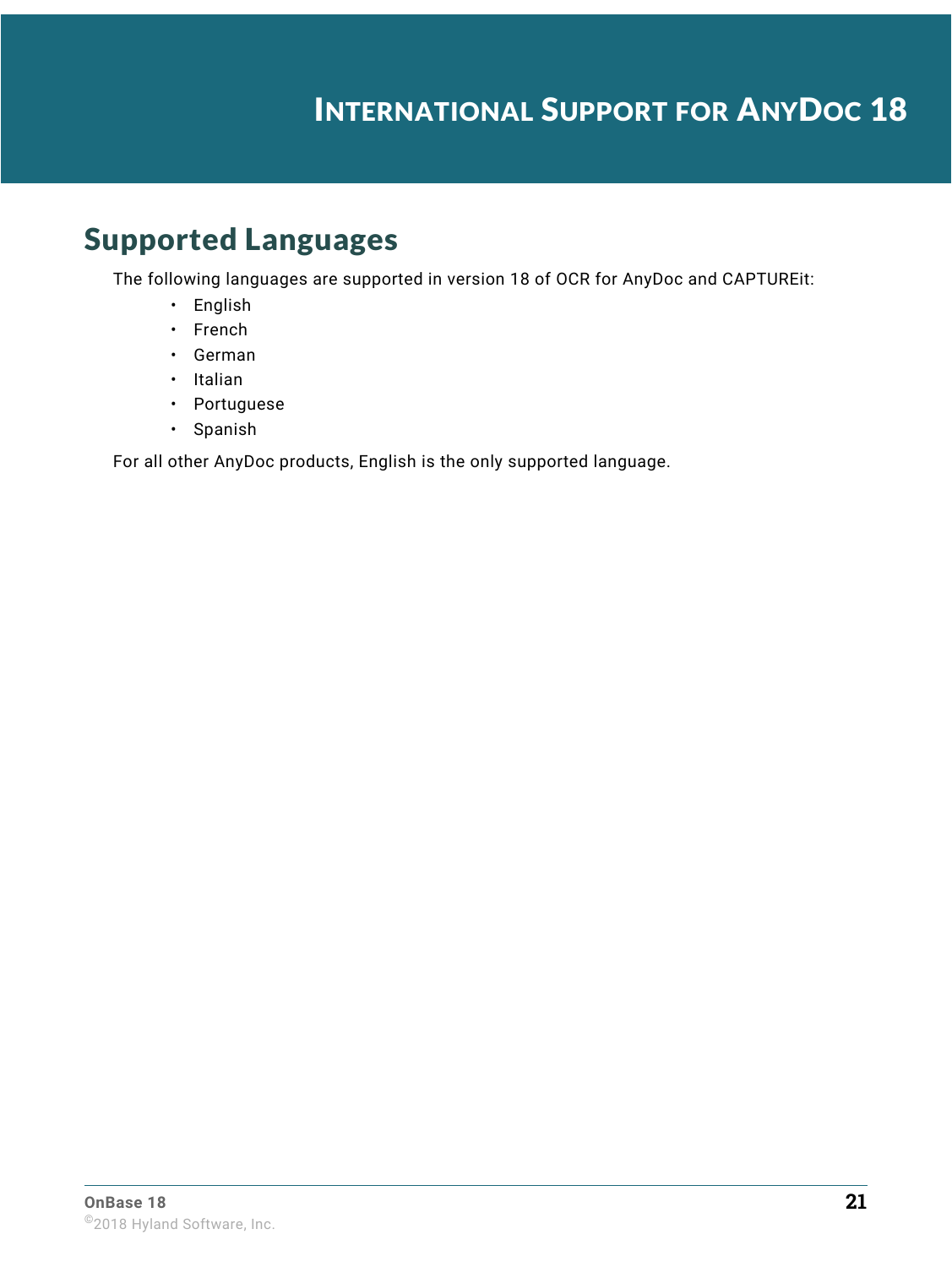### <span id="page-28-0"></span>TECHNICAL SUPPORT AND UPGRADE INFORMATION FOR ANYDOC 18

This section clarifies Hyland Software's commitment to supporting different versions of AnyDoc.

### <span id="page-28-1"></span>Commitment to Fix Defects for Customers Under Maintenance

When a defect is reported to Hyland Software and it is determined that a software change is required, the defect will be prioritized and reviewed for future software releases. In rare cases, if an issue is deemed significant in nature, the change may be made in the current release as well. This is done on a case-by-case basis based on information gathered during analysis of the issue. For more information on the current release status of a software change, contact your first line of support.

#### **Hyland Software will no longer repair ANY issues in the following AnyDoc versions and their associated service packs:**

- CAPTUREit versions prior to 5.0.2
- DEPOSit versions prior to 1.3.2.1
- EXCHANGEit versions prior to 5.1.4
- Infiniworx versions prior to 1.1.2.284
- MANAGEit versions prior to 5.1.2
- OCR for AnyDoc versions prior to 5.0.8

#### **Hyland Software will provide technical support for all customers under maintenance.**

Hyland Software will continue to provide technical support to partners and customers by troubleshooting issues with regard to the configuration, operation, and maintenance of the AnyDoc product line, even for older versions of the software for which error corrections are no longer being made. Based on the findings during our troubleshooting, it may be necessary to upgrade to the current AnyDoc version for the issue to be resolved.

### <span id="page-28-2"></span>Upgrading AnyDoc

AnyDoc solutions can be upgraded traditionally (i.e., all at once), or incrementally. Both processes are supported. However, an incremental, parallel upgrade process is recommended by Hyland Software. In an incremental, parallel upgrade, the previous AnyDoc version remains available, in a known working configuration. If a problem occurs, users can revert to using the previous AnyDoc version without intervention. The goal of an incremental, parallel AnyDoc upgrade is to reduce the risk that any part of our customers' organizations will be unable to perform their work.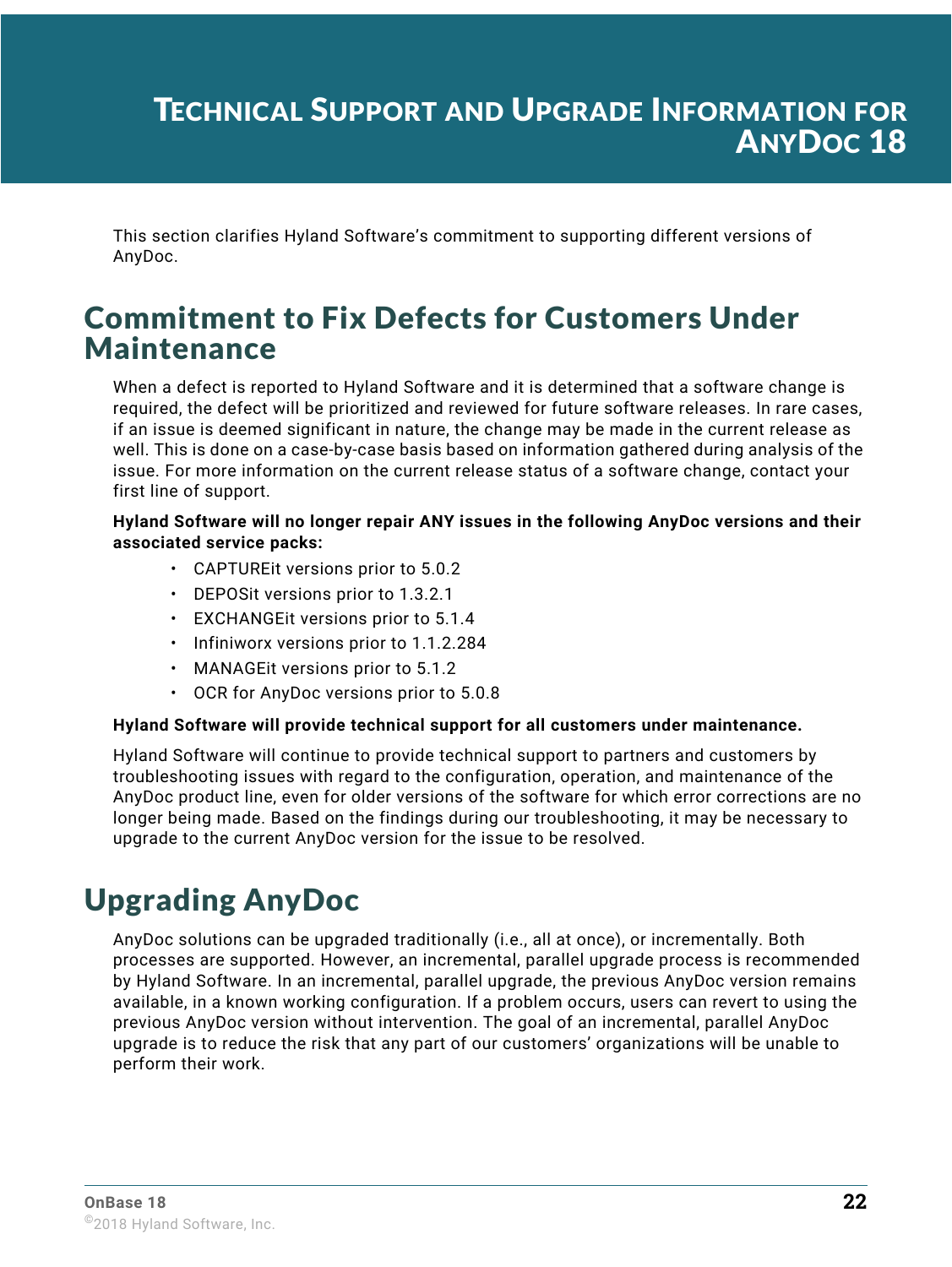Every incremental, parallel upgrade requires close collaboration with your support representative. Please consult with them before and during any upgrade process.

**Note:** For OCR for AnyDoc, you cannot use the incremental, parallel upgrade process. All stations must be upgraded to version 18 of the product at the same time.

## <span id="page-29-0"></span>Upgrade Schedule

#### <span id="page-29-1"></span>Hyland Software Recommendations Regarding Product Upgrades

Due to rapidly changing technological environments, Hyland Software strongly recommends that its customers upgrade to the latest version of the software at least once every two years.

Technological changes in customer environments can lead to situations where older versions of the product may be rendered inoperable and Hyland Software may be unable to provide relief or suggestions to address issues that customers may face.

In addition, Hyland Software routinely addresses security, scalability, and other types of fixes that are important to AnyDoc users in its ongoing development efforts.

### <span id="page-29-2"></span>Recommended AnyDoc Upgrades

AnyDoc installations running the following software versions or earlier should be upgraded to AnyDoc 18 immediately:

- CAPTUREit versions prior to 5.0.2
- DEPOSit versions prior to 1.3.2.1
- EXCHANGEit versions prior to 5.1.4
- Infiniworx versions prior to 1.1.2.284
- MANAGEit versions prior to 5.1.2
- OCR for AnyDoc versions prior to 5.0.8

### <span id="page-29-3"></span>Things You Need To Do Before Upgrading

- Upgrade any necessary hardware or software on current workstations/servers.
- Upgrade the current AnyDoc database to a supported platform.
- Upgrade web browsers to a version supported by AnyDoc 18.

**Note:** For more information, see [Web Browser Support Items on page 7](#page-13-3).

- Complete a backup of the AnyDoc database.
- Upgrade the AnyDoc clients and servers to version 18.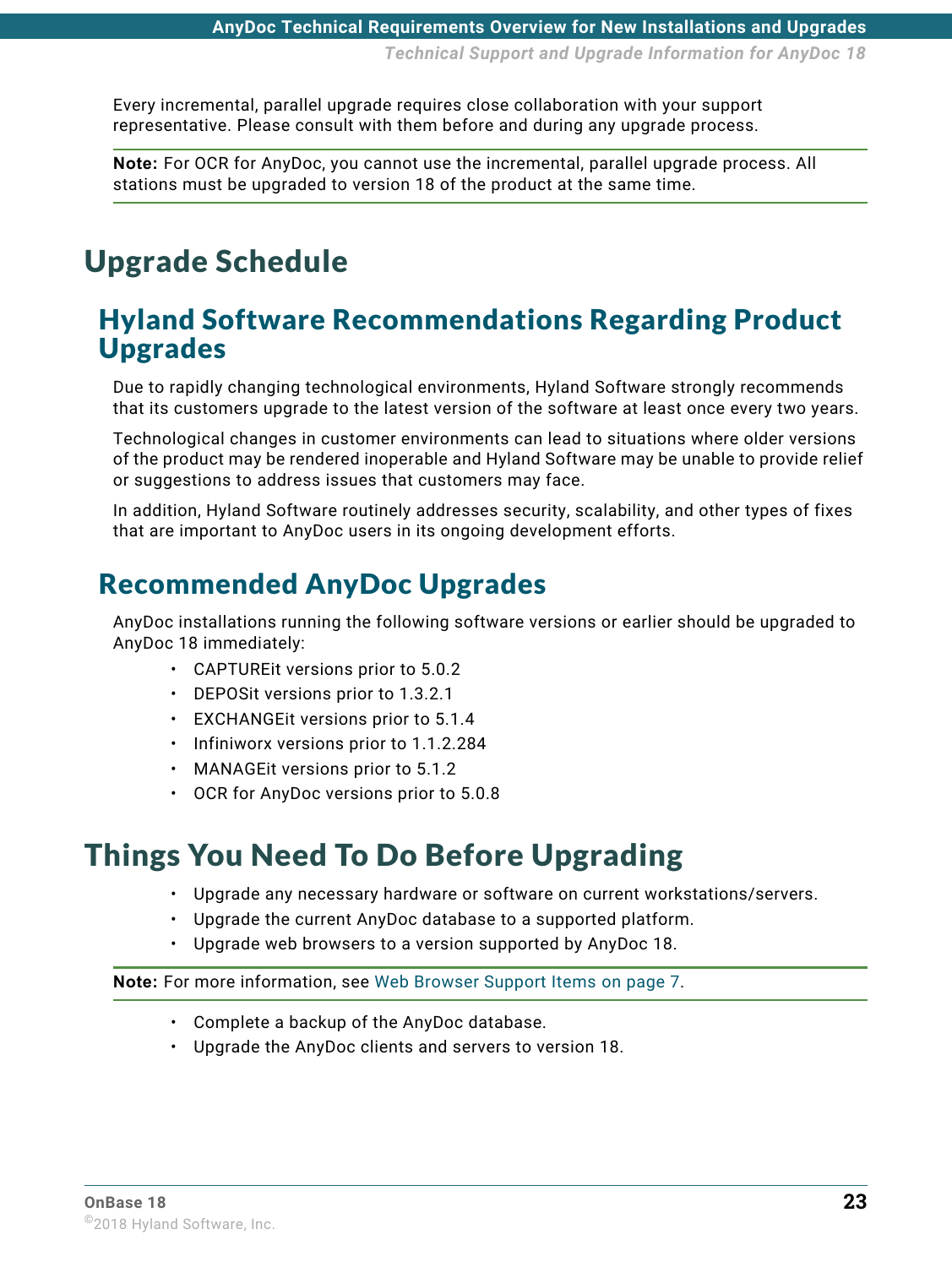### <span id="page-30-0"></span>Testing the Upgrade

Upgrading AnyDoc to a new version, like any software upgrade, requires thorough testing before moving the upgrade into production.

To ensure a smooth upgrade from any previous version of AnyDoc, you should thoroughly test all areas of your AnyDoc solution that affect critical business processes.

## <span id="page-30-1"></span>Upgrading From AnyDoc 17 or Earlier

To upgrade to version 18 from version 17 or earlier of any AnyDoc product, you must first manually uninstall the earlier version before installing the later version.

In addition, in version 18, installed applications are now located in the folder at **C:\Program Files\Hyland** for 32-bit environments or **C:\Program Files (x86)\Hyland** for 64-bit environments. Configuration files are still located under **C:\ProgramData\AnyDoc**.

For more information, see the product's module reference guide or contact your first line of support.

### <span id="page-30-2"></span>Third-Party Software Support

AnyDoc is used in conjunction with a variety of third-party software products. The specific versions of third-party software that are supported are documented in the requirements sections of this manual, which reflect the versions that were required at the time this manual was published.

For up-to-date information, contact your first line of support.

### <span id="page-30-3"></span>About Virtual Environments

Hyland Software develops, tests, and supports AnyDoc on specific Operating Systems, not specific hardware configurations. When AnyDoc is operated in a virtual environment (such as Citrix, VMware, Hyper-V, or Windows Remote Desktop) there may be limitations or subtle differences imposed by the environment. The customer and the virtual environment vendor are responsible for any interactions or issues that arise at the Hardware or Operating System layer as a result of their use of a virtual environment.

When it appears that a performance-related issue in AnyDoc is either caused by (or is unique to) the virtual environment, organizations may be asked to validate that the issue occurs in a non-virtual environment. Hyland Software will make this request if there is reason to believe that the virtual environment is a contributing factor to the issue.

Each AnyDoc site is unique. Hyland Software depends on the customers who deploy AnyDoc in virtual environments to do so only after careful design and adequate planning (that takes into account the workloads of your organization), and in accordance with recommendations provided by the virtual environment's vendor. As with any implementation, Hyland Software strongly recommends that any customer deploying the AnyDoc solution in a virtual environment thoroughly test the solution before putting it into production.